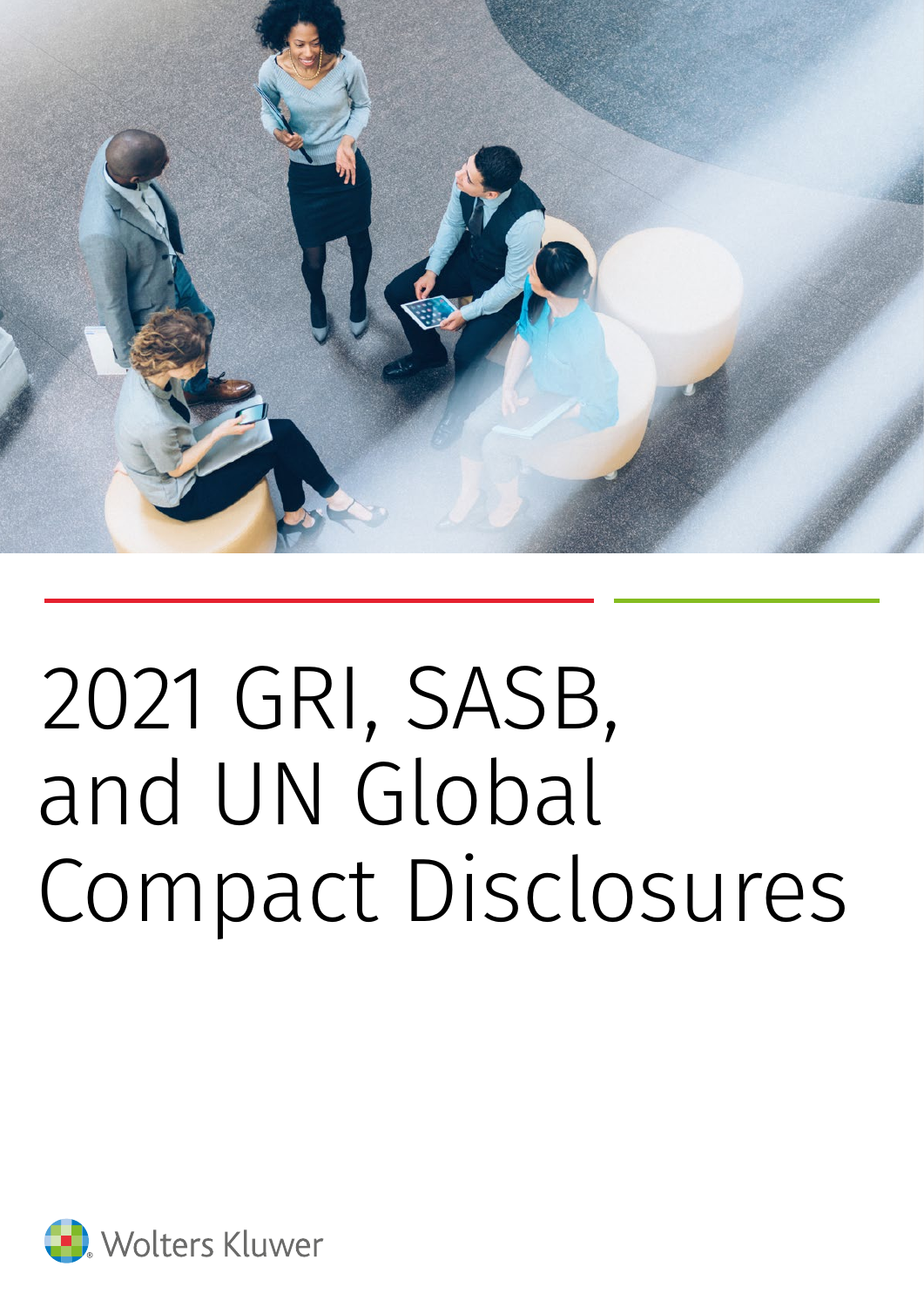## Contents

- → GRI Content Index page 2
- $\rightarrow$  Sustainability Accounting Standards Board (SASB) Index page 13
- → Professional & Commercial Services page 13
- → Software & IT Services page 14
- $\rightarrow$  United Nations Global Compact Principles page 17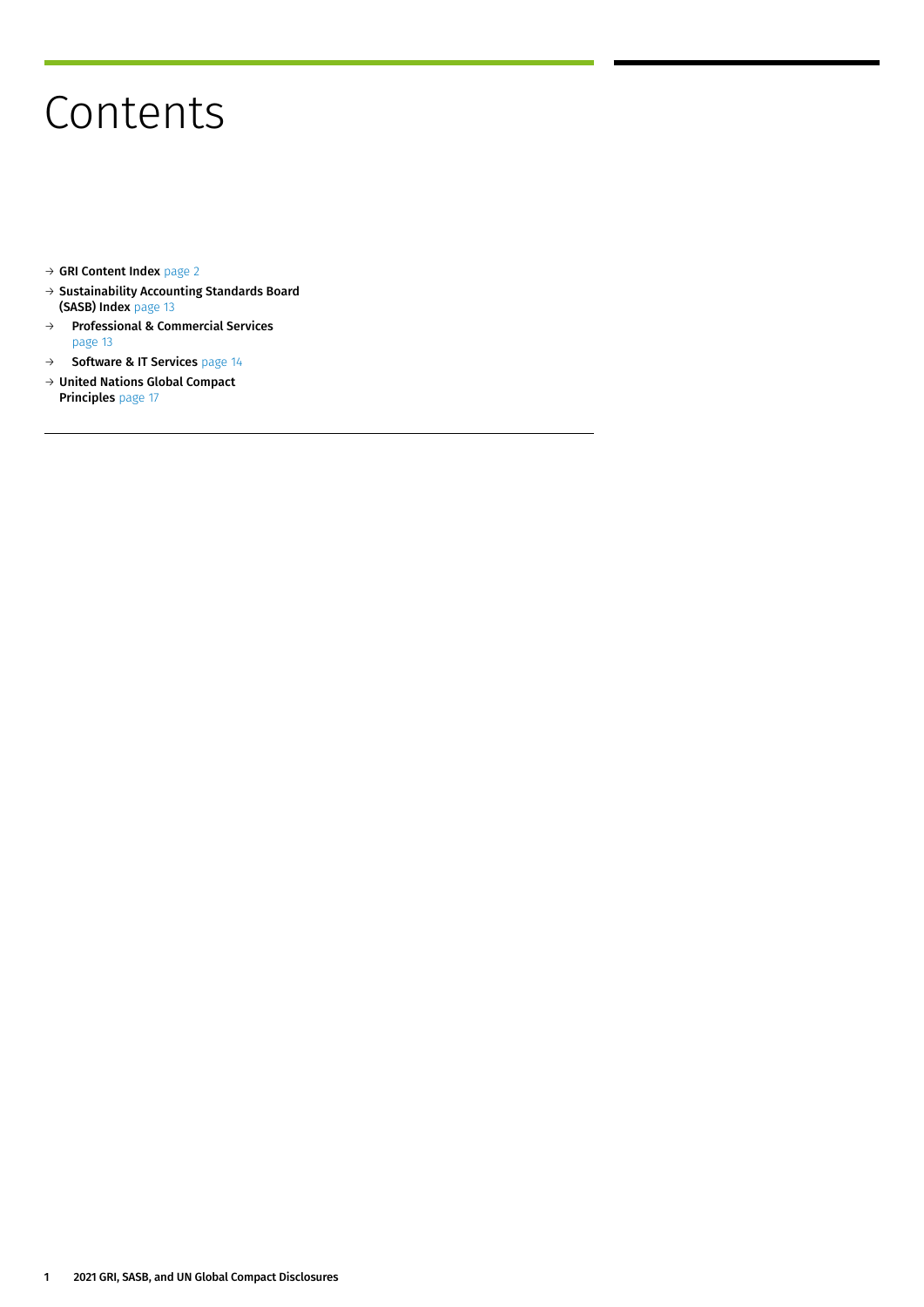# GRI Content Index

#### **GRI STANDARD 2016: CORE OPTION**

| GRI Standard/Disclosure                                                | Reference                                                                                                                                                                                                                                                                                                                                                  |  |
|------------------------------------------------------------------------|------------------------------------------------------------------------------------------------------------------------------------------------------------------------------------------------------------------------------------------------------------------------------------------------------------------------------------------------------------|--|
| <b>GENERAL DISCLOSURES</b>                                             |                                                                                                                                                                                                                                                                                                                                                            |  |
| GRI 102: General Disclosures                                           |                                                                                                                                                                                                                                                                                                                                                            |  |
| 1. Organizational profile                                              |                                                                                                                                                                                                                                                                                                                                                            |  |
| 102-1 Name of the organization                                         | 2021 Annual Report/Financial Statements and Other/Contact information                                                                                                                                                                                                                                                                                      |  |
| 102-2 Activities, brands, products,<br>and services                    | 2021 Annual Report/Strategic Report/Wolters Kluwer at a Glance<br>2021 Annual Report/Strategic Report/Business Model and Strategy<br>2021 Annual Report/Strategic Report/Organizational Structure and Executive Team<br>2021 Environmental, Social, and Governance Data Overview/Social disclosures/Product<br>impact and innovation                       |  |
| 102-3 Location of headquarters                                         | 2021 Annual Report/Financial Statements and Other/Contact Information                                                                                                                                                                                                                                                                                      |  |
| 102-4 Location of operations                                           | 2021 Annual Report/Strategic Report/Wolters Kluwer at a Glance<br>2021 Annual Report/Financial Statements and Other/Contact Information                                                                                                                                                                                                                    |  |
| <b>Risk management</b>                                                 |                                                                                                                                                                                                                                                                                                                                                            |  |
| 102-5 Ownership and legal form                                         | 2021 Annual Report/Strategic Report/Organizational Structure and Executive Team<br>2021 Annual Report/Financial Statements and Other/Contact Information                                                                                                                                                                                                   |  |
| 102-6 Markets served                                                   | 2021 Annual Report/Strategic Report/Business Model and Strategy<br>2021 Annual Report/Strategic Report/Organizational Structure and Executive Team                                                                                                                                                                                                         |  |
| 102-7 Scale of the organization                                        | 2021 Annual Report/Strategic Report/Organizational Structure and Executive Team                                                                                                                                                                                                                                                                            |  |
| 102-8 Information on employees<br>and other workers                    | 2021 Annual Report/Strategic Report/Stakeholders and Value Creation<br>2021 Annual Report/Strategic Report/Sustainability/Social Responsibility<br>2021 Annual Report/Strategic Report/Sustainability/Employee Engagement and Talent<br>Management<br>2021 Environmental, Social, and Governance Data Overview/Social Disclosures/<br>employees            |  |
| 102-9 Supply chain                                                     | 2021 Annual Report/Strategic Report/Sustainability/Social Responsibility/<br>Responsible supply chain<br>2021 Annual Report/Governance/Governance/Risk Management/Operational Risks/<br>Supply chain, technological developments, and projects<br>2021 Environmental, Social, and Governance Data Overview/Social Disclosures/<br>Responsible supply chain |  |
| 102-10 Significant changes to the<br>organization and its supply chain | 2021 Annual Report/Strategic Report/Sustainability/Social Responsibility/<br>Responsible supply chain<br>2021 Annual Report/Governance/Governance/Risk Management/Operational risks/<br>Supply chain, technological developments, and projects<br>2021 Environmental, Social, and Governance Data Overview/Social disclosures/<br>Responsible supply chain |  |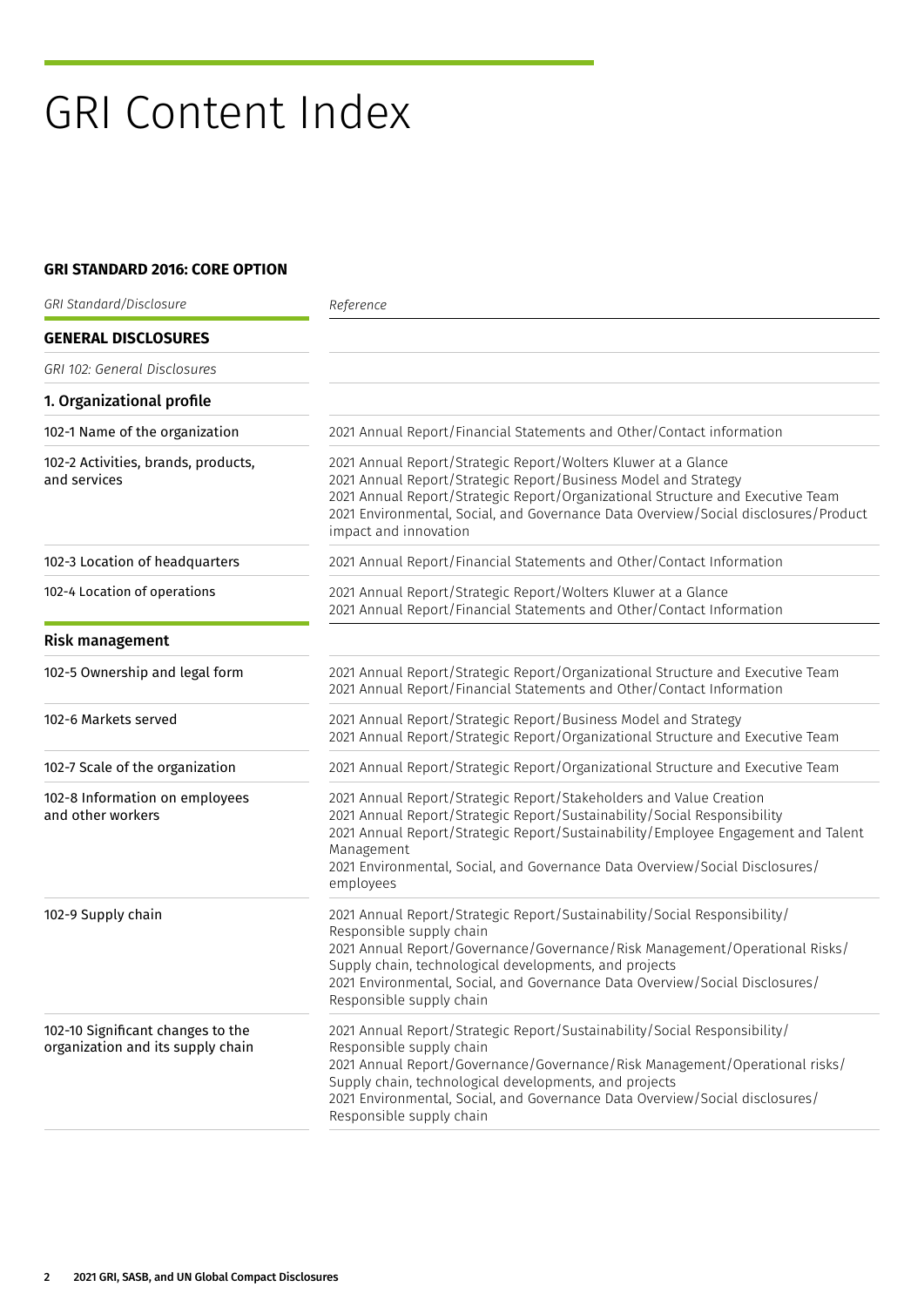| GRI Standard/Disclosure                                                                   | Reference                                                                                                                                                                                                                                                                                                                                                                                                                        |  |
|-------------------------------------------------------------------------------------------|----------------------------------------------------------------------------------------------------------------------------------------------------------------------------------------------------------------------------------------------------------------------------------------------------------------------------------------------------------------------------------------------------------------------------------|--|
| 102-11 Precautionary Principle<br>or approach                                             | 2021 Annual Report/Governance/Risk Management                                                                                                                                                                                                                                                                                                                                                                                    |  |
| 102-12 External initiatives                                                               | 2021 Annual Report/Strategic Report/Sustainability/Social Responsibility/<br>Community involvement and volunteering<br>2021 Environmental, Social. and Governance Data Overview/Social disclosures/<br>Community contributions                                                                                                                                                                                                   |  |
| 102-13 Membership of associations                                                         | 2021 Annual Report/Strategic Report/Stakeholders and Value Creation                                                                                                                                                                                                                                                                                                                                                              |  |
| 2. Strategy                                                                               |                                                                                                                                                                                                                                                                                                                                                                                                                                  |  |
| 102-14 Statement from senior<br>decision-maker                                            | 2021 Annual Report/Strategic Report/Q&A with Nancy McKinstry                                                                                                                                                                                                                                                                                                                                                                     |  |
| 102-15 Key impacts, risks, and opportunities                                              | 2021 Annual Report/Strategic Report/Sustainability/Materiality<br>2021 Annual Report/Governance/Risk Management                                                                                                                                                                                                                                                                                                                  |  |
| 3. Ethics and integrity                                                                   |                                                                                                                                                                                                                                                                                                                                                                                                                                  |  |
| 102-16 Values, principles, standards,<br>and norms of behavior                            | 2021 Annual Report/Strategic Report/Q&A with Nancy McKinstry<br>2021 Annual Report/Strategic Report/Sustainability/Ethics, Compliance, and Governance<br>2021 Annual Report/Strategic Report/Sustainability/Cybersecurity and data privacy<br>2021 Annual Report/Governance/Governance/Corporate Governance/Culture<br>2021 Environmental, Social, and Governance Data Overview/Governance Disclosures/<br>Ethics and compliance |  |
| 102-17 Mechanisms for advice and<br>concerns about ethics                                 | 2021 Annual Report/Strategic Report/Sustainability/Ethics, Compliance, and<br>Governance/Confidential channels for raising concerns<br>2021 Annual Report/Governance/Corporate Governance/Culture<br>2021 Environmental, Social, and Governance Data Overview/Governance Disclosures/<br>Ethics and compliance                                                                                                                   |  |
| 4. Governance                                                                             |                                                                                                                                                                                                                                                                                                                                                                                                                                  |  |
| 102-18 Governance structure                                                               | 2021 Annual Report/Strategic Report/Organizational Structure and Executive Team<br>2021 Annual Report/Governance/Governance/Corporate Governance/Executive Board<br>2021 Annual Report/Governance/Governance/Corporate Governance/Supervisory Board<br>2021 Annual Report/Governance/Report of the Supervisory Board<br>For more information, please refer to:<br>╙╻┙<br>www.wolterskluwer.com/en/about-us/management            |  |
| 102-19 Delegating authority                                                               | 2021 Annual Report/Governance/Governance/Corporate Governance/Executive Board<br>2021 Annual Report/Governance/Corporate Governance/Supervisory Board<br>2021 Annual Report/Governance/Report of the Supervisory Board                                                                                                                                                                                                           |  |
| 102-20 Executive-level responsibility<br>for economic, environmental and<br>social topics | 2021 Annual Report/Governance/Corporate Governance/Environmental, Social, and<br>Governance matters<br>2021 Annual Report/Governance/Report of the Supervisory Board/Environmental, Social,<br>and Governance matters<br>2021 Annual Report/Governance/Executive Board and Supervisory Board                                                                                                                                     |  |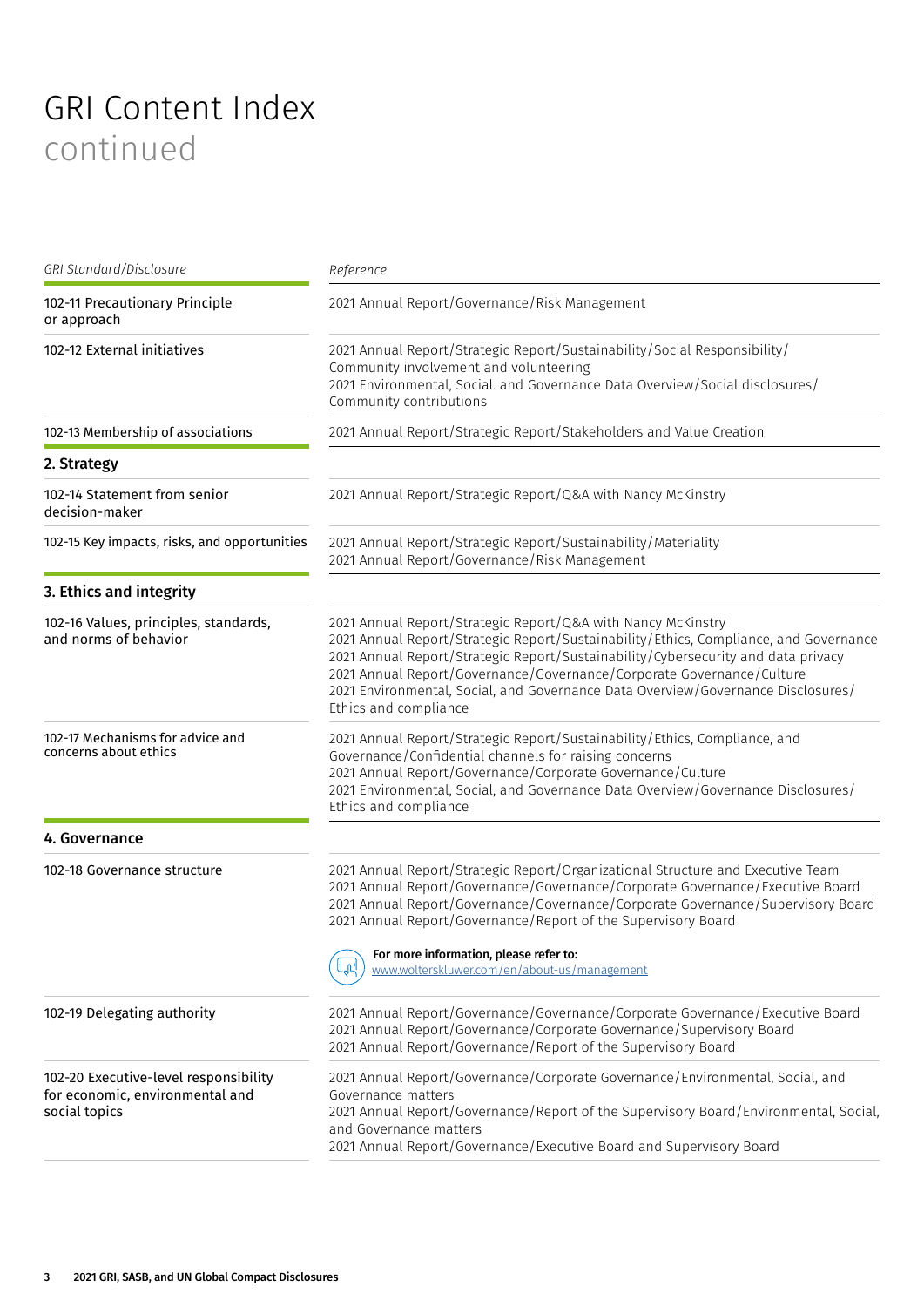| GRI Standard/Disclosure                                                            | Reference                                                                                                                                                                                                                                                                                    |  |
|------------------------------------------------------------------------------------|----------------------------------------------------------------------------------------------------------------------------------------------------------------------------------------------------------------------------------------------------------------------------------------------|--|
| 102-21 Consulting stakeholders<br>on economic, environmental and<br>social topics  | 2021 Annual Report/Strategic Report/Stakeholders and Value Creation<br>2021 Annual Report/Strategic Report/Sustainability/Materiality<br>2021 Annual Report/Financial Statements and Other/Wolters Kluwer Shares and Bonds/<br>Investor relations                                            |  |
| 102-22 Composition of the highest<br>governance body and its committees            | 2021 Annual Report/Governance/Corporate Governance/Executive Board<br>2021 Annual Report/Governance/Corporate Governance/Supervisory Board<br>2021 Annual Report/Strategic Report/Organizational Structure and Executive Team                                                                |  |
| 102-23 Chair of the highest<br>governance body                                     | 2021 Annual Report/Governance/Corporate Governance/Executive Board<br>2021 Annual Report/Governance/Corporate Governance/Supervisory Board<br>2021 Annual Report/Governance/Executive Board and Supervisory Board                                                                            |  |
|                                                                                    | For more information, please refer to:<br>╙╻┙<br>www.wolterskluwer.com/en/about-us/management                                                                                                                                                                                                |  |
| 102-24 Nominating and selecting the<br>highest governance body                     | 2021 Annual Report/Governance/Corporate Governance and Risk Management/<br>Corporate Governance/Executive Board<br>2021 Annual Report/Governance/Report of the Supervisory Board/Supervisory board<br>composition                                                                            |  |
| 102-25 Conflicts of interest                                                       | 2021 Annual Report/ Governance/Statements by the Executive Board<br>2021 Annual Report/Governance/Corporate Governance/Supervisory Board                                                                                                                                                     |  |
| 102-26 Role of highest governance body<br>in setting purpose, values, and strategy | 2021 Annual Report/Governance/Corporate Governance/Executive Board<br>2021 Annual Report/Governance/Corporate Governance/Culture<br>2021 Annual Report/Governance/Corporate Governance/Supervisory Board                                                                                     |  |
| 102-27 Collective knowledge of highest<br>governance body                          | 2021 Annual Report/Strategic Report/Organizational Structure and Executive Team<br>2021 Annual Report/Governance/Executive Board and Supervisory Board                                                                                                                                       |  |
|                                                                                    | For more information, please refer to:<br>$\mathbb{L}_{\mathbb{Q}}$<br>www.wolterskluwer.com/en/about-us/management                                                                                                                                                                          |  |
| 102-28 Evaluating the highest governance<br>body's performance                     | 2021 Annual Report/Governance/Report of the Supervisory Board/Evaluations<br>2021 Annual Report/Governance/Corporate Governance                                                                                                                                                              |  |
| 102-29 Identifying and managing<br>economic, environmental, and social<br>impacts  | 2021 Annual Report/Strategic Report/Sustainability/Materiality<br>2021 Annual Report/Governance/Risk Management<br>2021 Annual Report/Strategic Report/Sustainability/Non-Financial Information<br>Statement                                                                                 |  |
| 102-30 Effectiveness of risk management<br>processes                               | 2021 Annual Report/Governance/Risk Management                                                                                                                                                                                                                                                |  |
| 102-31 Review of economic,<br>environmental, and social topics                     | 2021 Annual Report/Governance/Corporate Governance<br>2021 Annual Report/Strategic Report/Sustainability/Materiality                                                                                                                                                                         |  |
| 102-32 Highest governance body's role<br>in sustainability reporting               | 2021 Annual Report/Governance/Corporate Governance/Environmental, Social, and<br>Governance matters<br>2021 Annual Report/Governance/Report of the Supervisory Board/Environmental, Social,<br>and Governance matters<br>2021 Annual Report/Governance/Executive Board and Supervisory Board |  |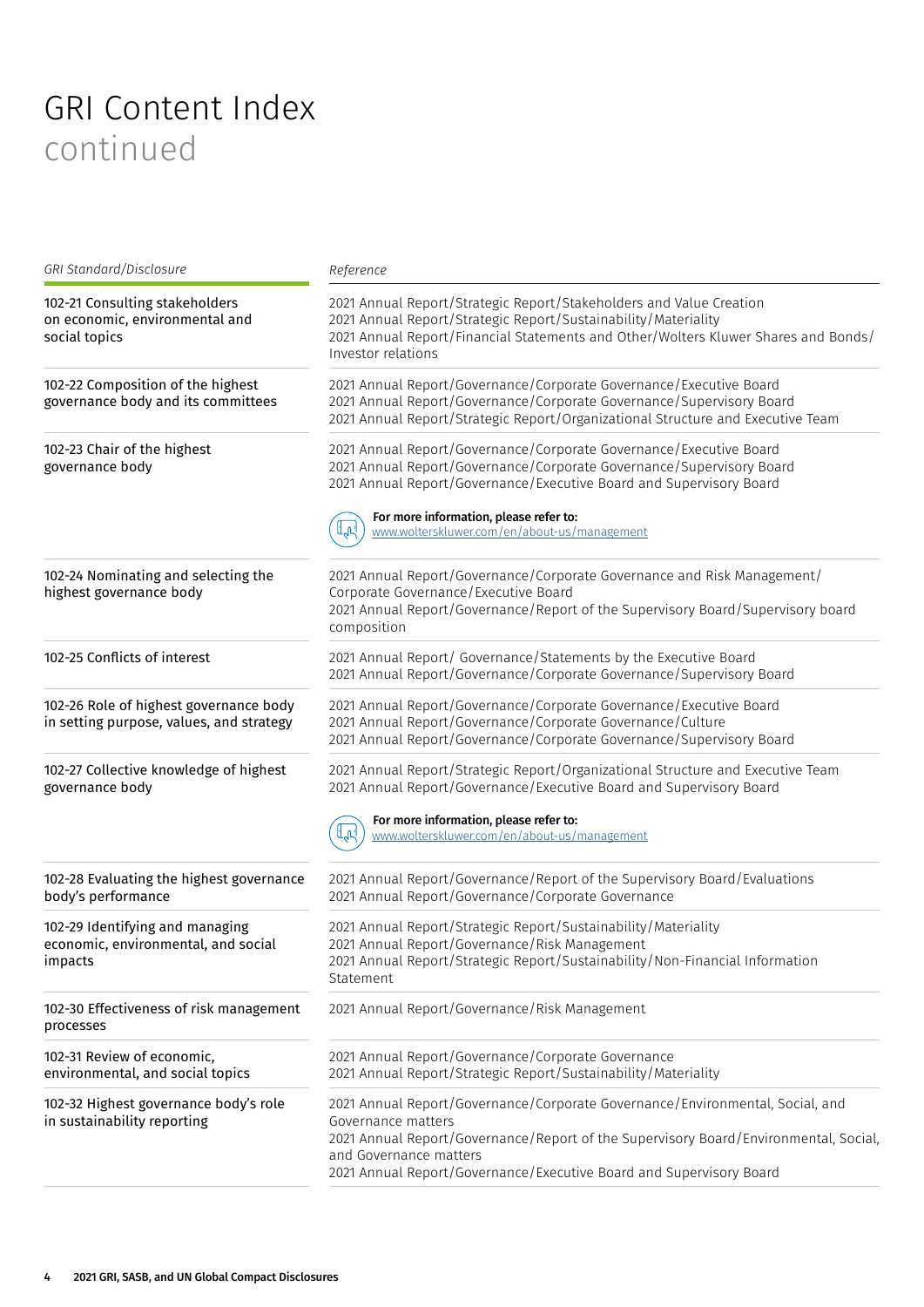| GRI Standard/Disclosure                                          | Reference                                                                                                                                                                                                                                                |
|------------------------------------------------------------------|----------------------------------------------------------------------------------------------------------------------------------------------------------------------------------------------------------------------------------------------------------|
| 102-33 Communicating critical concerns                           | 2021 Annual Report/Governance/Risk Management<br>2021 Annual Report/Strategic Report/Sustainability/Materiality<br>2021 Annual Report/Strategic Report/Sustainability/Ethical, Compliance, and<br>Governance/Confidential channel for raising concerns   |
| 102-34 Nature and total number of critical<br>concerns           | 2021 Annual Report/Strategic Report/Sustainability/Ethical, Compliance, and<br>Governance/Confidential channel for raising concerns<br>2021 Environmental, Social, and Governance Data Overview/Governance disclosures/<br>Ethics and compliance         |
| 102-35 Remuneration policies                                     | 2021 Annual Report/Governance/Corporate Governance/Remuneration<br>2021 Annual Report/Governance/Remuneration Report                                                                                                                                     |
| 102-36 Process for determining<br>remuneration                   | 2021 Annual Report/Governance/Remuneration Report<br>2021 Annual Report/Governance/Report of the Supervisory Board/Selection<br>and Remuneration Committee<br>2021 Annual Report/Governance/Corporate Governance/Remuneration                            |
| 102-37 Stakeholders' involvement in<br>remuneration              | 2021 Annual Report/Governance/Report of the Supervisory Board/<br>Committees of the Supervisory Board<br>2021 Annual Report/Governance/Remuneration Report                                                                                               |
| 102-38 Annual total compensation ratio                           | 2021 Annual Report/Governance/Remuneration Report/Implementation of remuneration<br>policy in 2021                                                                                                                                                       |
| 102-39 Percentage increase in annual total<br>compensation ratio | 2021 Annual Report/Governance/Remuneration Report/Implementation of remuneration<br>policy in 2021<br>2021 Annual Report/Governance/Remuneration Report/Five-year overview of annual<br>changes in remuneration (IFRS based)                             |
| 5. Stakeholder engagement                                        |                                                                                                                                                                                                                                                          |
| 102-40 List of stakeholder groups                                | 2021 Annual Report/Strategic Report/Stakeholders and Value Creation<br>2021 Annual Report/Strategic Report/Sustainability/Materiality<br>2021 Annual Report/Financial Statements and Other/Wolters Kluwer Shares and Bonds/<br><b>Investor Relations</b> |
| 102-41 Collective bargaining agreements                          | 2021 Annual Report/Strategic Report/Sustainability/Social responsibility/Protecting<br>human rights                                                                                                                                                      |
| 102-42 Identifying and selecting<br>stakeholders                 | 2021 Annual Report/Strategic Report/Stakeholders and Value Creation<br>2021 Annual Report/Strategic Report/Sustainability/Materiality<br>2021 Annual Report/Financial Statements and Other/Wolters Kluwer Shares and Bonds/<br>Investor relations        |
| 102-43 Approach to stakeholder<br>engagement                     | 2021 Annual Report/Strategic Report/Sustainability/Materiality                                                                                                                                                                                           |
| 102-44 Key topics and concerns raised                            | 2021 Annual Report/Strategic Report/Sustainability/Materiality<br>2021 Annual Report/Governance/Risk Management                                                                                                                                          |
|                                                                  |                                                                                                                                                                                                                                                          |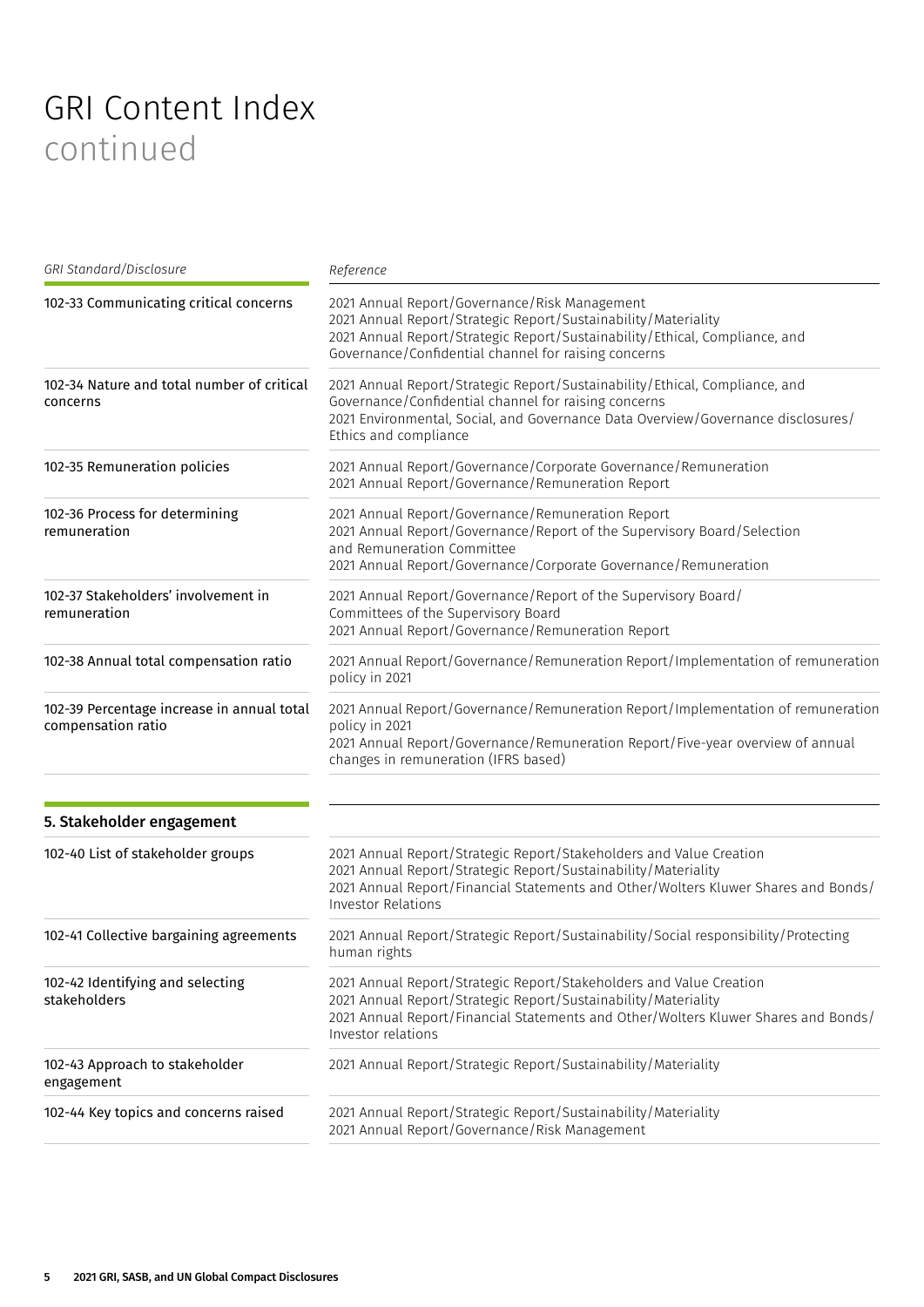| GRI Standard/Disclosure                                              | Reference                                                                                                                                                                                                                                                                                                                                |
|----------------------------------------------------------------------|------------------------------------------------------------------------------------------------------------------------------------------------------------------------------------------------------------------------------------------------------------------------------------------------------------------------------------------|
| 102-45 Entities included in the<br>consolidated financial statements | 2021 Annual Report/Financial Statements and Other/Consolidated Financial Statements<br>2021 Annual Report/Financial Statements and Other/Notes to the Consolidated<br><b>Financial Statements</b>                                                                                                                                        |
| 102-46 Defining report content and<br>topic Boundaries               | 2021 Annual Report/Strategic Report/Sustainability/Materiality                                                                                                                                                                                                                                                                           |
| 102-47 List of material topics                                       | 2021 Annual Report/Strategic Report/Sustainability/Materiality                                                                                                                                                                                                                                                                           |
| 102-48 Restatements of information                                   | 2021 Environmental, Social, and Governance Data Overview/Social Disclosures/<br>Responsible supply chain                                                                                                                                                                                                                                 |
| 102-49 Changes in reporting                                          | 2021 Environmental, Social, and Governance Data Overview/Environmental, Social,<br>and Governance Data Management                                                                                                                                                                                                                        |
| 102-50 Reporting period                                              | 2021 Annual Report/Financial Statements and Other/Notes to the Consolidated<br><b>Financial Statements</b><br>2021 Environmental, Social, and Governance Data Overview/Environmental, Social,<br>and Governance Data Management                                                                                                          |
| 102-51 Date of most recent report                                    | March 9, 2022                                                                                                                                                                                                                                                                                                                            |
|                                                                      | <b>Wolters Kluwer website:</b><br>╙╻┙<br>www.wolterskluwer.com/en/investors/financials/annual-reports                                                                                                                                                                                                                                    |
| 102-52 Reporting cycle                                               | 2021 Annual Report/Financial Statements and Other/Notes to the Consolidated<br><b>Financial Statements</b><br>2021 Environmental, Social, and Governance Data Overview/Environmental, Social,<br>and Governance Data Management<br><b>Wolters Kluwer website:</b><br>╙╣┙<br>www.wolterskluwer.com/en/investors/financials/annual-reports |
| 102-53 Contact point for questions<br>regarding the report           | 2021 Annual Report/Financial Statements and Other/Contact information<br>2021 Environmental, Social, and Governance Data Overview/Contact information                                                                                                                                                                                    |
| 102-54 Claims of reporting in accordance<br>with the GRI Standards   | 2021 Annual Report/Strategic Report/Sustainability<br>2021 Environmental, Social, and Governance Data Overview/Introduction to the<br>Environmental, Social, and Governance Data Overview                                                                                                                                                |
| 102-55 GRI content index                                             | <b>Wolters Kluwer website:</b><br>Щ<br>www.wolterskluwer.com/en/investors/financials/annual-reports                                                                                                                                                                                                                                      |
| <b>MATERIAL TOPICS</b>                                               |                                                                                                                                                                                                                                                                                                                                          |
| Economic                                                             |                                                                                                                                                                                                                                                                                                                                          |
| GRI 103: Management Approach 2016                                    |                                                                                                                                                                                                                                                                                                                                          |
| 103-1 Explanation of the material topic<br>and its Boundary          | 2021 Annual Report/Strategic Report/Sustainability/Materiality                                                                                                                                                                                                                                                                           |
| 103-2 The management approach<br>and its components                  | 2021 Annual Report/Governance/Corporate Governance<br>2021 Annual Report/Strategic Report/Business Model and Strategy                                                                                                                                                                                                                    |
| 103-3 Evaluation of the management<br>approach                       | 2021 Annual Report/Governance/Corporate Governance<br>2021 Annual Report/Strategic Report/Business Model and Strategy                                                                                                                                                                                                                    |
|                                                                      |                                                                                                                                                                                                                                                                                                                                          |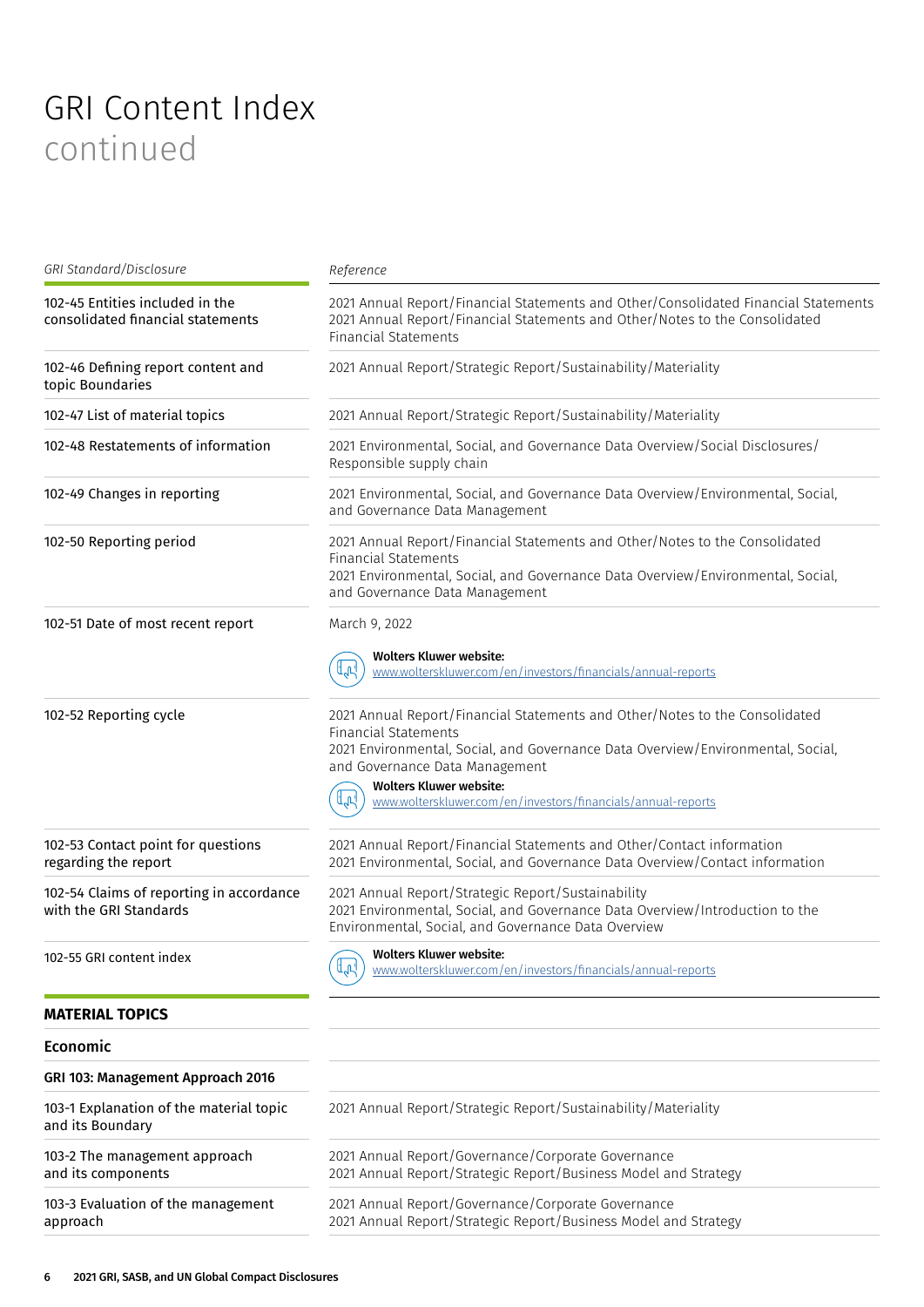| GRI Standard/Disclosure                                                                    | Reference                                                                                                                                                                                                                                                                                                              |  |
|--------------------------------------------------------------------------------------------|------------------------------------------------------------------------------------------------------------------------------------------------------------------------------------------------------------------------------------------------------------------------------------------------------------------------|--|
| <b>GRI 201: Economic Performance 2016</b>                                                  |                                                                                                                                                                                                                                                                                                                        |  |
| 201-1 Direct Economic value granted<br>and distributed                                     | 2021 Annual Report/Financial Statements and Other/Consolidated Financial Statements<br>2021 Annual Report/Financial Statements and Other/Notes to the Consolidated<br><b>Financial Statements</b>                                                                                                                      |  |
| 201-2 Financial implications and<br>other risks and opportunities due to<br>climate change | 2021 Annual Report/Strategic Report/Sustainability/Environmental Responsibility<br>2021 Annual Report/Governance/Risk Management/Operational Risks/Operational<br>resilience                                                                                                                                           |  |
| 201-3 Defined benefit plan obligations<br>and other retirement plans                       | 2021 Annual Report/Governance/Risk Management/Operational risks/People and<br>organization<br>2021 Annual Report/Governance/Remuneration Report<br>2021 Annual Report/Governance/Risk Management/Financial & financial reporting<br>risks/Post-employment benefits                                                     |  |
| 201-4 Financial assistance received<br>from government                                     | 2021 Annual Report/Financial Statements/Notes to the Consolidated Financial<br>Statements/Note 3 - Accounting Estimates and Judgements/Impact of COVID-19                                                                                                                                                              |  |
| GRI 203: Indirect Economic Impacts 2016                                                    |                                                                                                                                                                                                                                                                                                                        |  |
| 203-1 Infrastructure investments<br>and services supported                                 | 2021 Annual Report/Strategic Report/Stakeholders and Value Creation<br>2021 Annual Report/Governance/Risk Management/Operational risks/Supply chain,<br>technological developments, and projects<br>2021 Annual Report/Strategic Report/Sustainability/Social Responsibility/Community<br>involvement and volunteering |  |
| 203-2 Significant indirect<br>economic impacts                                             | 2021 Annual Report/Strategic Report/Stakeholders and Value Creation Model<br>2021 Annual Report/Strategic Report/Sustainability/Social Responsibility/Community<br>involvement and volunteering<br>2021 Annual Report/Strategic Report/Sustainability/Product Impact and Innovation                                    |  |
| GRI 205: Anti-corruption 2016                                                              |                                                                                                                                                                                                                                                                                                                        |  |
| 205-1 Operations assessed for risks<br>related to corruption                               | 2021 Annual Report/Governance/Risk Management/Legal & Compliance Risks/<br>corruption and bribery                                                                                                                                                                                                                      |  |
| 205-2 Communications and training<br>about anti-corruption and procedures                  | 2021 Annual Report/Governance/Risk Management/Legal & Compliance Risks/<br>Corruption and bribery<br>2021 Annual Report/Strategic Report/Sustainability/Ethics, Compliance,<br>and Governance<br>2021 Environmental, Social, and Governance Data Overview/Governance Disclosures/<br>Ethics and compliance             |  |
| 205-3 Confirmed incidents of corruption<br>and actions taken                               | 2021 Annual Report/Governance/Risk Management/Legal & Compliance Risks/<br>Corruption and bribery<br>2021 Annual Report/Strategic Report/Sustainability/Ethics, Compliance, and Governance<br>2021 Environmental, Social and Governance Data Overview/Governance Disclosures/<br>Ethics and compliance                 |  |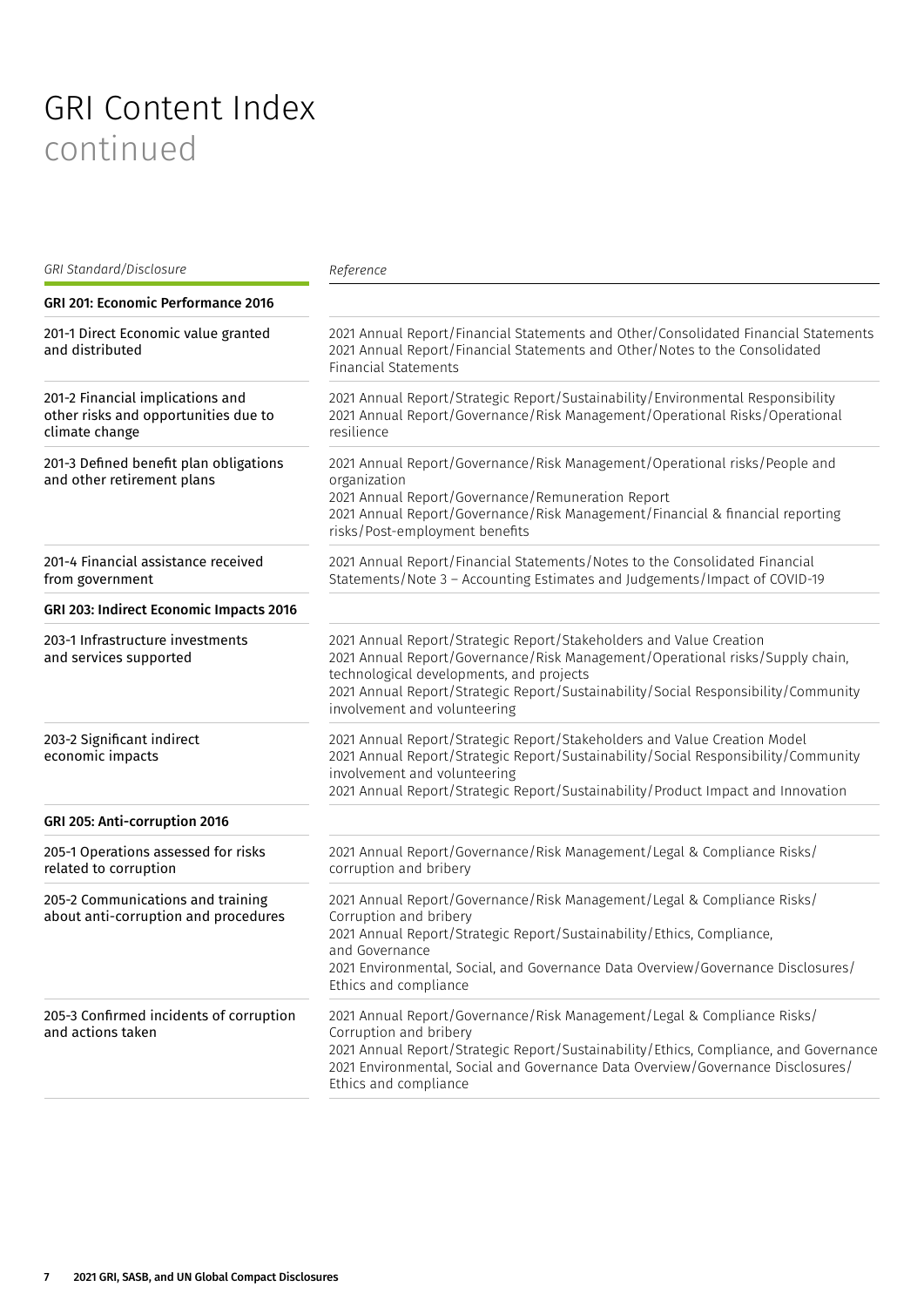| GRI Standard/Disclosure                                                                     | Reference                                                                                                                                                                                                                                                                                                                                                                                                                          |  |
|---------------------------------------------------------------------------------------------|------------------------------------------------------------------------------------------------------------------------------------------------------------------------------------------------------------------------------------------------------------------------------------------------------------------------------------------------------------------------------------------------------------------------------------|--|
| GRI 206: Anti-competitive Behavior 2016                                                     |                                                                                                                                                                                                                                                                                                                                                                                                                                    |  |
| 206-1 Legal actions for anti-competitive<br>behavior, anti-trust, and monopoly<br>practices | 2021 Annual Report/Governance/Risk Management/Strategic and operational risks<br>2021 Annual Report/Governance/Risk Management/Legal & compliance risks/Regulatory<br>and compliance<br>For more information, please refer to the Wolters Kluwer Code of Business Ethics<br><b>Wolters Kluwer Code of Business Ethics:</b><br>$\mathfrak{t}_{\mathfrak{a}}$<br>www.wolterskluwer.com/en/investors/governance/policies-and-articles |  |
| <b>GRI 207: Tax</b>                                                                         |                                                                                                                                                                                                                                                                                                                                                                                                                                    |  |
| 207-1 Approach to Tax                                                                       | 2021 Annual Report/Governance/Risk Management/Financial & financial reporting<br>risks/Taxes                                                                                                                                                                                                                                                                                                                                       |  |
| 207-2 Tax governance, control, risk<br>management                                           | 2021 Annual Report/Governance/Risk Management/Financial & financial Reporting<br>risks/Taxes                                                                                                                                                                                                                                                                                                                                       |  |
| 207-3 Stakeholder engagement and<br>management concerns related to tax                      | 2021 Annual Report/Strategic Report/Sustainability/Materiality<br>2021 Annual Report/Governance/Risk Management/Financial & financial reporting<br>risks/Taxes<br>2021 Annual Report/Financial Statements and Other/Independent Auditor's Report/<br>Scope of Group Audit                                                                                                                                                          |  |
| <b>Environmental</b>                                                                        |                                                                                                                                                                                                                                                                                                                                                                                                                                    |  |
| GRI 103: Management Approach 2016                                                           |                                                                                                                                                                                                                                                                                                                                                                                                                                    |  |
| 103-1 Explanation of the material<br>topic and its boundary                                 | 2021 Annual Report/Strategic Report/Sustainability/Materiality                                                                                                                                                                                                                                                                                                                                                                     |  |
| 103-2 The management approach<br>and its components                                         | 2021 Annual Report/Governance/Corporate Governance<br>2021 Annual Report/Governance/Risk Management<br>2021 Annual Report/Strategic Report/Sustainability/Environmental Responsibility<br>2021 Environmental, Social, and Governance Data Overview/Environmental Disclosures                                                                                                                                                       |  |
| 103-3 Evaluation of the<br>management approach                                              | 2021 Annual Report/Governance/Corporate Governance/Executive Board<br>2021 Annual Report/Governance/Corporate Governance/Supervisory Board                                                                                                                                                                                                                                                                                         |  |
| GRI 302: Energy 2016                                                                        |                                                                                                                                                                                                                                                                                                                                                                                                                                    |  |
| 302-1 Energy consumption within the<br>organization                                         | 2021 Environmental, Social and Governance Data Overview/Environmental Disclosures                                                                                                                                                                                                                                                                                                                                                  |  |
| 302-2 Energy consumption outside of the<br>organization                                     | 2021 Environmental, Social and Governance Data Overview/Environmental Disclosures                                                                                                                                                                                                                                                                                                                                                  |  |
| 302-3 Energy Intensity                                                                      | 2021 Environmental, Social and Governance Data Overview/Environmental Disclosures                                                                                                                                                                                                                                                                                                                                                  |  |
| 302-4 Reduction of energy consumption                                                       | 2021 Annual Report/Strategic Report/Sustainability/Environmental Responsibility<br>2021 Environmental, Social, and Governance Data Overview/Environmental Disclosures                                                                                                                                                                                                                                                              |  |
| 302-5 Reductions in energy requirements<br>of products and services                         | 2021 Annual Report/Strategic Report/Sustainability/Environmental Responsibility                                                                                                                                                                                                                                                                                                                                                    |  |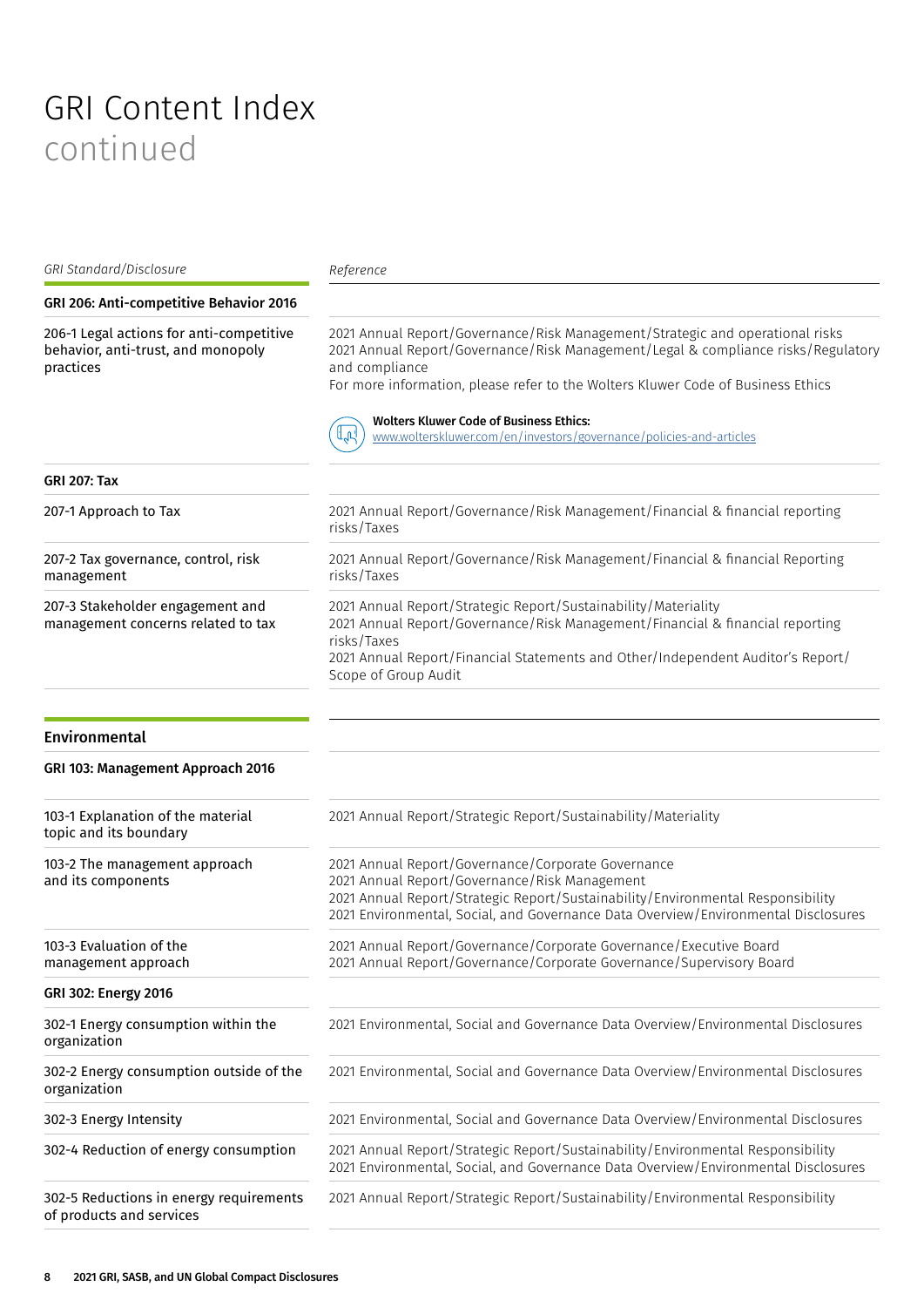| GRI Standard/Disclosure                                                | Reference                                                                                                                                                                                                                                                                                                                                      |  |  |
|------------------------------------------------------------------------|------------------------------------------------------------------------------------------------------------------------------------------------------------------------------------------------------------------------------------------------------------------------------------------------------------------------------------------------|--|--|
| GRI 303: Water and Effluents 2018                                      |                                                                                                                                                                                                                                                                                                                                                |  |  |
| 303-5 Water consumption                                                | 2021 Environmental, Social, and Governance Data Overview/Environmental Disclosures                                                                                                                                                                                                                                                             |  |  |
| GRI 305: Emissions 2016                                                |                                                                                                                                                                                                                                                                                                                                                |  |  |
| 305-1 Direct (scope 1) GHG emissions                                   | 2021 Environmental, Social, and Governance Data Overview/Environmental Disclosures                                                                                                                                                                                                                                                             |  |  |
| 305-2 Energy indirect (Scope 2)<br><b>GHG</b> emissions                | 2021 Environmental, Social, and Governance Data Overview/Environmental Disclosures                                                                                                                                                                                                                                                             |  |  |
| 305-4 GHG emissions intensity                                          | 2021 Environmental, Social, and Governance Data Overview/Environmental Disclosures                                                                                                                                                                                                                                                             |  |  |
| 305-5 Reduction of GHG emissions                                       | 2021 Annual Report/Strategic Report/Sustainability/Environmental Responsibility<br>2021 Environmental, Social, and Governance Data Overview/Environmental disclosures                                                                                                                                                                          |  |  |
| <b>GRI 306: Waste 2020</b>                                             |                                                                                                                                                                                                                                                                                                                                                |  |  |
| 306-1 Waste generation and significant<br>waste-related impacts        | 2021 Environmental, Social, and Governance Data Overview/Environmental Disclosures                                                                                                                                                                                                                                                             |  |  |
| 306-2 Management of significant<br>waste-related impacts               | 2021 Annual Report/Strategic Report/Sustainability/Environmental Responsibility<br>2021 Environmental, Social, and Governance Data Overview/Environmental Disclosures                                                                                                                                                                          |  |  |
| 306-3 Waste generated                                                  | 2021 Environmental, Social, and Governance Data Overview/Environmental Disclosures                                                                                                                                                                                                                                                             |  |  |
| 306-4 Waste diverted from disposal                                     | 2021 Environmental, Social, and Governance Data Overview/Environmental Disclosures                                                                                                                                                                                                                                                             |  |  |
| 306-5 Waste directed to disposal                                       | 2021 Environmental, Social, and Governance Data Overview/Environmental Disclosures                                                                                                                                                                                                                                                             |  |  |
| GRI 307: Environmental Compliance 2016                                 |                                                                                                                                                                                                                                                                                                                                                |  |  |
| 307-1 Non-compliance with environmental<br>laws and regulations        | 2021 Annual Report/Strategic Report/Sustainability/Ethics, Compliance, and Governance<br>2021 Annual Report/Governance/Risk Management/Regulatory and compliance                                                                                                                                                                               |  |  |
| <b>GRI 308: Supplier Environmental</b><br><b>Assessment 2016</b>       |                                                                                                                                                                                                                                                                                                                                                |  |  |
| 308-1 New suppliers that were screened<br>using environmental criteria | 2021 Annual Report/Strategic Report/Sustainability/Social Responsibility/<br>Responsible supply chain<br>2021 Annual Report/Governance/Risk Management/Operational risks/Supply chain,<br>technological developments, and projects<br>2021 Environmental, Social, and Governance Data Overview/Social Disclosures/<br>Responsible supply chain |  |  |
| <b>Social</b>                                                          |                                                                                                                                                                                                                                                                                                                                                |  |  |
| GRI 103: Management Approach 2016                                      |                                                                                                                                                                                                                                                                                                                                                |  |  |
| 103-1 Explanation of the material<br>topic and its boundary            | 2021 Annual Report/Strategic Report/Sustainability/Materiality                                                                                                                                                                                                                                                                                 |  |  |
| 103-2 The management approach<br>and its components                    | 2021 Annual Report/Governance/Corporate Governance<br>2021 Annual Report/Governance/Risk Management<br>2021 Environmental, Social, and Governance Data Overview/Social Disclosures                                                                                                                                                             |  |  |
| 103-3 Evaluation of the management<br>approach                         | 2021 Annual Report/Governance/Corporate Governance/Executive Board<br>2021 Annual Report/Governance/Corporate Governance/Supervisory Board                                                                                                                                                                                                     |  |  |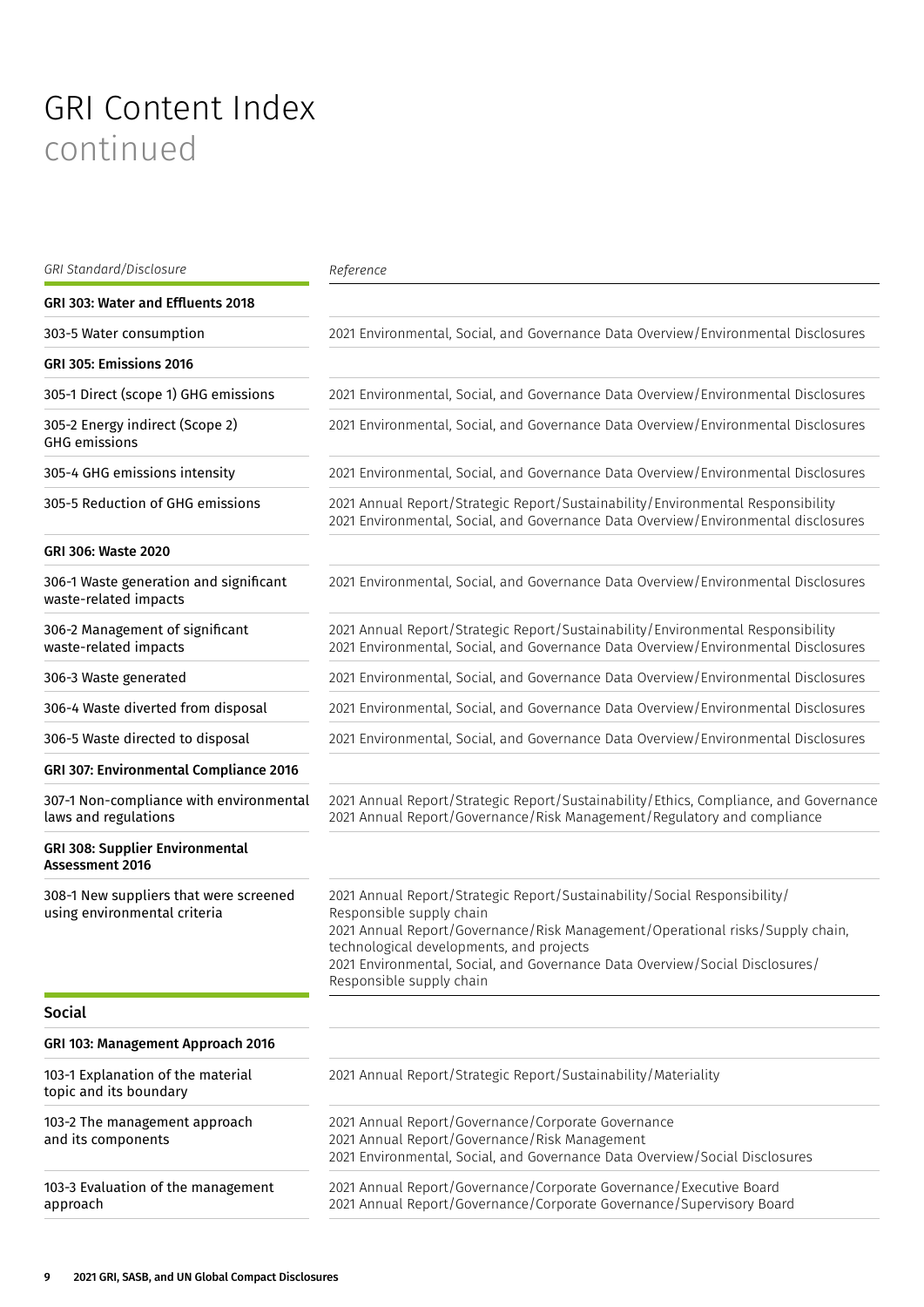| GRI Standard/Disclosure                                                                                        | Reference                                                                                                                                                                                                                                                                                                                                                                                               |
|----------------------------------------------------------------------------------------------------------------|---------------------------------------------------------------------------------------------------------------------------------------------------------------------------------------------------------------------------------------------------------------------------------------------------------------------------------------------------------------------------------------------------------|
| GRI 401: Employment 2016                                                                                       |                                                                                                                                                                                                                                                                                                                                                                                                         |
| 401-1 New employees hires<br>and employee turnover                                                             | 2021 Annual Report/Strategic Report/Stakeholders and Value Creation<br>2021 Annual Report/Financial Statements and Other/Notes to the Consolidated<br>Financial Statements/Note 13 - Personnel Expenses<br>2021 Annual Report/Strategic Report/Sustainability/Employee Engagement<br>and Talent Management<br>2021 Environmental, Social, and Governance Data Overview/Social Disclosures/<br>Employees |
| 401-2 Benefits provided to full-time<br>employees that are not provided to<br>temporary or part-time employees | 2021 Annual Report/Governance/Risk Management/Financial & financial reporting<br>risks/Post-employment benefits<br>2021 Annual Report/Financial Statements and Other/Notes to the Consolidated<br>Financial Statements/Note 31 - Employee Benefits                                                                                                                                                      |
| GRI 403: Occupational Health<br>and Safety 2018                                                                |                                                                                                                                                                                                                                                                                                                                                                                                         |
| 403-1 Occupational health and<br>safety management system                                                      | 2021 Annual Report/Strategic Report/Sustainability/Employee Engagement<br>and Talent Management/Employee health, safety, and well-being<br>2021 Annual Report/Strategic Report/Sustainability/Social Responsibility/<br>Protecting human rights<br>2021 Environmental, Social, and Governance Data Overview/Social Disclosures                                                                          |
| 403-6 Promotion of worker health                                                                               | 2021 Annual Report/Strategic Report/Sustainability/Employee Engagement<br>and Talent Management<br>2021 Annual Report/Strategic Report/Sustainability/Social Responsibility/<br>Protecting human rights<br>2021 Annual Report/Financial Statements and Other/Notes to the Consolidated<br>Financial Statements/Note 31 - Employee Benefits                                                              |
| GRI 404: Training and Education 2016                                                                           |                                                                                                                                                                                                                                                                                                                                                                                                         |
| 404-1 Average hours of training per year<br>per employee                                                       | 2021 Annual Report/Strategic Report/Sustainability/Employee Engagement<br>and Talent Management<br>2021 Annual Report/Strategic Report/Sustainability/Ethics, Compliance, and Governance<br>2021 Environmental, Social, and Governance Data Overview/Governance Disclosures/<br>Ethics and compliance                                                                                                   |
| 404-2 Programs for upgrading employee<br>skills and transition assistance programs                             | 2021 Annual Report/Strategic Report/Sustainability/Employee Engagement<br>and Talent Management<br>2021 Environmental, Social, and Governance Data Overview/Social Disclosures/<br>Employees<br>2021 Environmental, Social, and Governance Data Overview/Governance Disclosures/<br>Ethics and compliance                                                                                               |
| 404-3 Percentage of employees receiving<br>regular performance and career<br>development reviews               | 2021 Annual Report/Strategic Report/Sustainability/Employee Engagement<br>and Talent Management<br>2021 Environmental, Social, and Governance Data Overview/Social disclosures/<br>Employees                                                                                                                                                                                                            |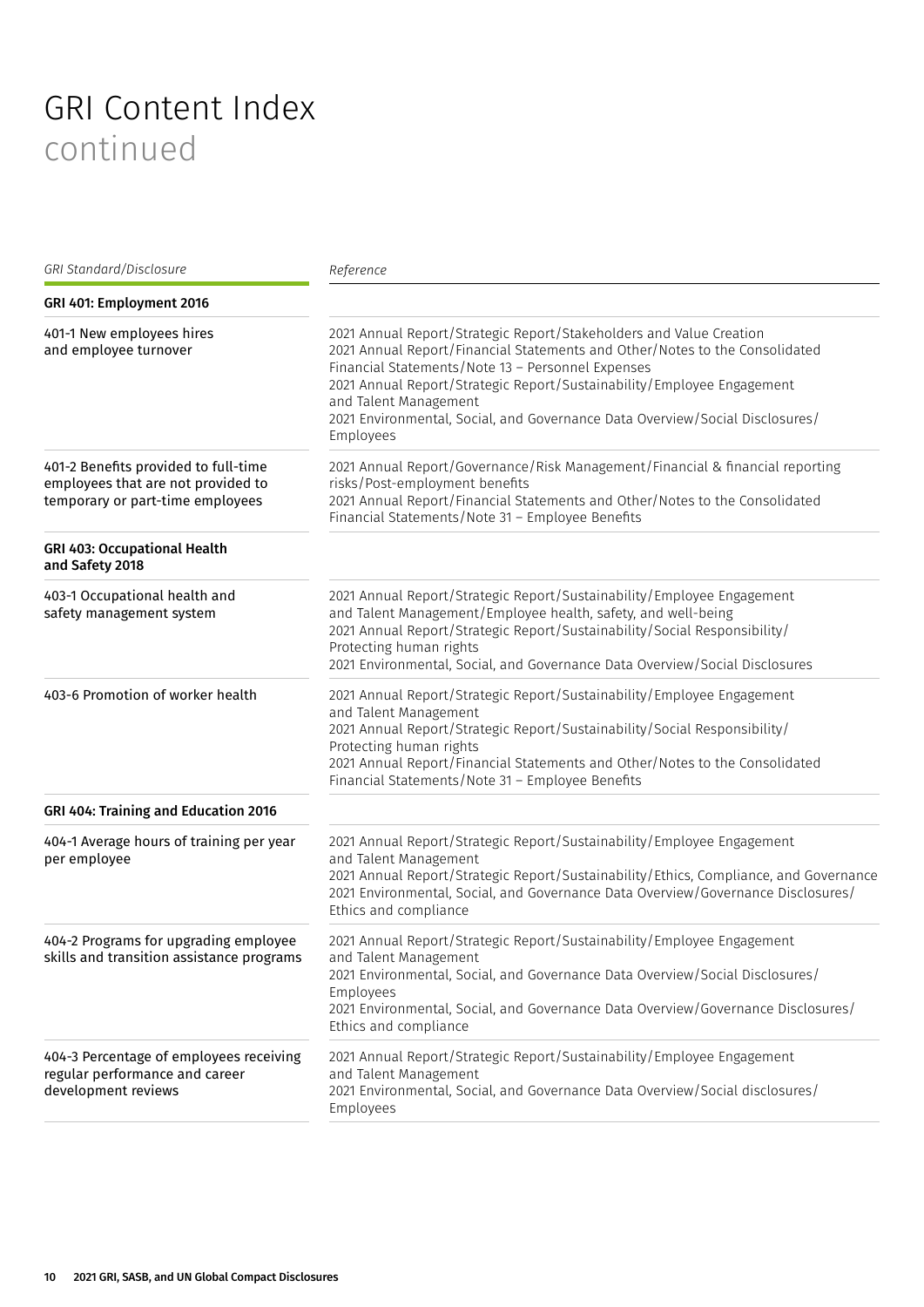| <b>GRI Standard/Disclosure</b><br>Reference                                                                                |                                                                                                                                                                                                                                                                                                                                                                                                                                                                                                                                                                             |
|----------------------------------------------------------------------------------------------------------------------------|-----------------------------------------------------------------------------------------------------------------------------------------------------------------------------------------------------------------------------------------------------------------------------------------------------------------------------------------------------------------------------------------------------------------------------------------------------------------------------------------------------------------------------------------------------------------------------|
| GRI 405: Diversity and Equal<br>Opportunity 2016                                                                           |                                                                                                                                                                                                                                                                                                                                                                                                                                                                                                                                                                             |
| 405-1 Diversity of governance bodies<br>and employees                                                                      | 2021 Annual Report/Strategic Report/Wolters Kluwer at a Glance<br>2021 Annual Report/Governance/Executive Board and Supervisory Board<br>2021 Annual Report/Governance/Corporate Governance/Diversity<br>2021 Annual Report/Strategic Report/Sustainability/Diversity, Equity, Inclusion,<br>and Belonging<br>2021 Environmental, Social, and Governance Data Overview/Governance Disclosures/<br>Board and Division CEO diversity<br>2021 Environmental, Social, and Governance Data Overview/Social Disclosures/<br>Employees/Diversity, equity, inclusion, and belonging |
| 405-2 Ratio of basic salary and<br>remuneration of women to men                                                            | 2021 Annual Report/Governance/Remuneration Report                                                                                                                                                                                                                                                                                                                                                                                                                                                                                                                           |
| GRI 406: Non-discrimination 2016                                                                                           |                                                                                                                                                                                                                                                                                                                                                                                                                                                                                                                                                                             |
| 406-1 Incidents of discrimination<br>and corrective actions taken                                                          | 2021 Annual Report/Strategic Report/Sustainability/Ethics, Compliance, and<br>Governance/Confidential channels for raising concerns<br>2021 Environmental, Social, and Governance Data Overview/Governance Disclosures/<br>Ethics and compliance                                                                                                                                                                                                                                                                                                                            |
| GRI 407: Freedom of association<br>and collective bargaining 2016                                                          |                                                                                                                                                                                                                                                                                                                                                                                                                                                                                                                                                                             |
| 407-1 Operations and suppliers in which<br>the right of freedom of association and<br>collective bargaining may be at risk | 2021 Annual Report/Strategic Report/Sustainability/Social responsibility/Protecting<br>human rights<br>2021 Annual Report/Strategic Report/Sustainability/Social Responsibility/Responsible<br>supply chain<br>2021 Environmental, Social, and Governance Data Overview/Social Disclosures/<br>Responsible supply chain                                                                                                                                                                                                                                                     |
| <b>GRI 408: Child Labor 2016</b>                                                                                           |                                                                                                                                                                                                                                                                                                                                                                                                                                                                                                                                                                             |
| 408-1 Operations and suppliers at<br>significant risk for incidents of child labor                                         | 2021 Annual Report/Strategic Report/Sustainability/Social responsibility/Protecting<br>human rights<br>2021 Annual Report/Strategic Report/Sustainability/Social Responsibility/Responsible<br>supply chain<br>2021 Environmental, Social, and Governance Data Overview/Social Disclosures/<br>Responsible supply chain                                                                                                                                                                                                                                                     |
| GRI 409: Forced or Compulsory Labor 2016                                                                                   |                                                                                                                                                                                                                                                                                                                                                                                                                                                                                                                                                                             |
| 409-1 Operations and suppliers at<br>significant risk for incidents of forced<br>or compulsory labor                       | 2021 Annual Report/Strategic Report/Sustainability/Social responsibility/<br>Protecting human rights<br>2021 Annual Report/Strategic Report/Sustainability/Social Responsibility/<br>Responsible supply chain<br>2021 Environmental, Social, and Governance Data Overview/Social Disclosures/<br>Responsible supply chain                                                                                                                                                                                                                                                   |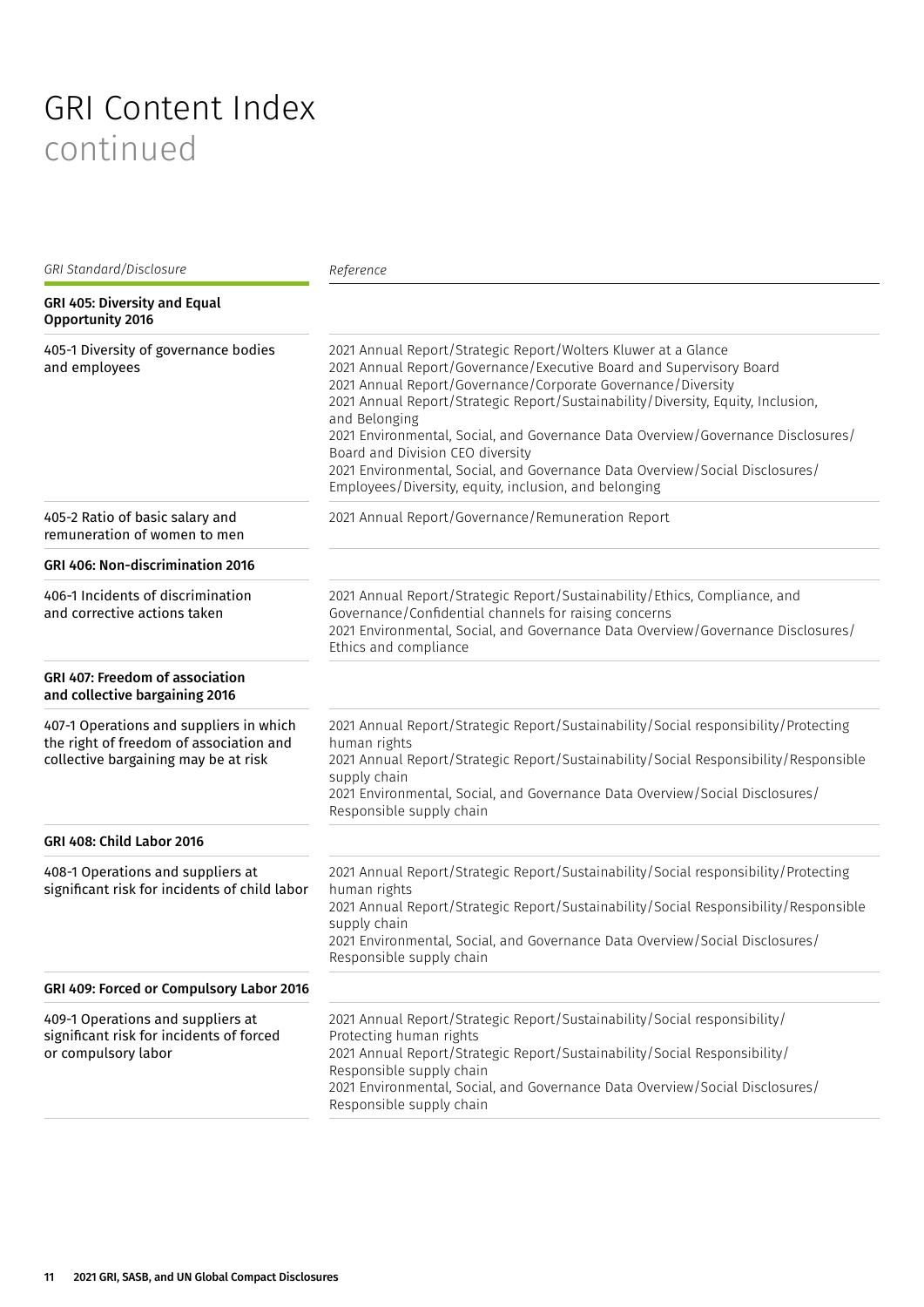| <b>GRI Standard/Disclosure</b>                                                                           | Reference                                                                                                                                                                                                         |  |
|----------------------------------------------------------------------------------------------------------|-------------------------------------------------------------------------------------------------------------------------------------------------------------------------------------------------------------------|--|
| GRI 410: Security Practices 2016                                                                         |                                                                                                                                                                                                                   |  |
| 410-1 Security personnel trained in<br>human rights policies or procedures                               | 2021 Annual Report/Strategic Report/Sustainability/Employee Engagement<br>and Talent Management<br>2021 Environmental, Social, and Governance Data Overview/ Governance Disclosures/<br>Ethics and compliance     |  |
| GRI 414: Supplier Social Assessment 2016                                                                 |                                                                                                                                                                                                                   |  |
| 414-1 New suppliers that were screened<br>using social criteria                                          | 2021 Annual Report/Strategic Report/Sustainability/Social Responsibility/<br>Responsible supply chain<br>2021 Environmental, Social and Governance Data Overview/Social Disclosures/<br>Responsible supply chain  |  |
| 414-2 Negative social impacts in the<br>supply chain and actions taken                                   | 2021 Annual Report/Strategic Report/Sustainability/Social Responsibility/<br>Responsible supply chain<br>2021 Environmental, Social, and Governance Data Overview/Social Disclosures/<br>Responsible supply chain |  |
| GRI 418: Customer Privacy 2016                                                                           |                                                                                                                                                                                                                   |  |
| 418-1 Substantiated complaints<br>concerning breaches of customer privacy<br>and losses of customer data | 2021 Annual Report/Strategic Report/Sustainability/Cybersecurity and Data Privacy<br>2021 Annual Report/Governance/Risk Management/Legal and compliance risks/<br>Regulatory and compliance                       |  |
| GRI 419: Socioeconomic Compliance 2016                                                                   |                                                                                                                                                                                                                   |  |
| 419-1 Non-compliance with laws<br>and regulations in the social and<br>economic area                     | 2021 Annual Report/Strategic Report/Sustainability/Ethics, Compliance, and Governance<br>2021 Annual Report/Governance/Risk Management/Regulatory and compliance                                                  |  |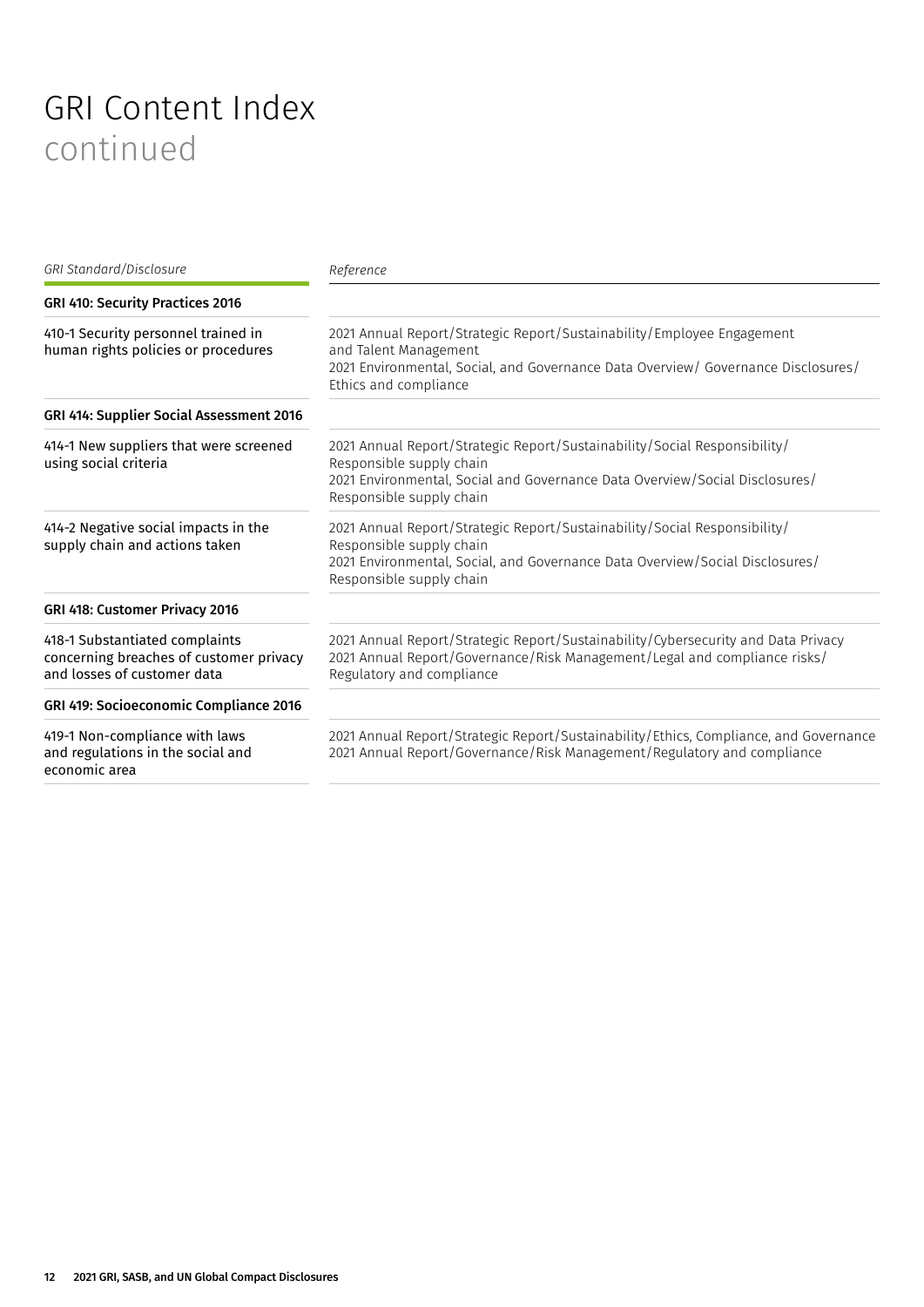# Sustainability Accounting Standards Board (SASB) Index

#### **PROFESSIONAL & COMMERCIAL SERVICES**

#### Data Security

| Accounting metric                                                                                                                                                                                   | Report reference                                                                                                                                               | SASB Code    |
|-----------------------------------------------------------------------------------------------------------------------------------------------------------------------------------------------------|----------------------------------------------------------------------------------------------------------------------------------------------------------------|--------------|
| Description of approach to identifying<br>and addressing data security risks                                                                                                                        | 2021 Annual Report/Governance/Risk Management/IT and<br>Cybersecurity<br>2021 Annual Report/Strategic Report/Sustainability/<br>Cybersecurity and Data Privacy | SV-PS-230a.1 |
| Description of policies and practices<br>relating to collection, usage, and<br>retention of customer information                                                                                    | 2021 Annual Report/Strategic Report/Sustainability/<br>Cybersecurity and Data Privacy                                                                          | SV-PS-230a.2 |
| (1) Number of data breaches,<br>(2) percentage involving customers'<br>confidential business information (CBI)<br>or personally identifiable information<br>(PII), (3) number of customers affected | As a matter of policy, we do not disclose information about<br>data breaches except as required by law.                                                        | SV-PS-230a.3 |

#### Workforce Diversity & Engagement

| Accounting metric                                                                                                          | Report reference                                                                                                                                                                     | SASB Code    |
|----------------------------------------------------------------------------------------------------------------------------|--------------------------------------------------------------------------------------------------------------------------------------------------------------------------------------|--------------|
| Percentage of gender and racial/ethnic<br>group representation for (1) executive<br>management and (2) all other employees | 2021 Annual Report/Strategic Report/Sustainability/Diversity,<br>Equity, Inclusion, and Belonging<br>2021 Environmental, Social, and Governance Data Overview/<br>Social Disclosures | SV-PS-330a.1 |
| (1) Voluntary and (2) involuntary turnover<br>rate for employees                                                           | 2021 Annual Report/Strategic Report/Sustainability/Employee<br>Engagement and Talent Management<br>2021 Environmental, Social, and Governance Data Overview/<br>Social Disclosures   | SV-PS-330a.2 |
| Employee engagement as a percentage                                                                                        | 2021 Annual Report/Strategic Report/Sustainability/Employee<br>Engagement and Talent Management<br>2021 Environmental, Social, and Governance Data Overview/<br>Social disclosures   | SV-PS-330a.3 |
| <b>Professional Integrity</b>                                                                                              |                                                                                                                                                                                      |              |
| Accounting metric                                                                                                          | Disclosure                                                                                                                                                                           | SASB Code    |
| Description of approach to ensuring<br>professional integrity                                                              | 2021 Annual Report/Strategic Report/Sustainability/<br>Ethics, Compliance and Governance                                                                                             | SV-PS-510a.1 |
| Total amount of monetary losses as a<br>result of legal proceedings associated<br>with professional integrity              | We currently do not disclose this information.                                                                                                                                       | SV-PS-510a.2 |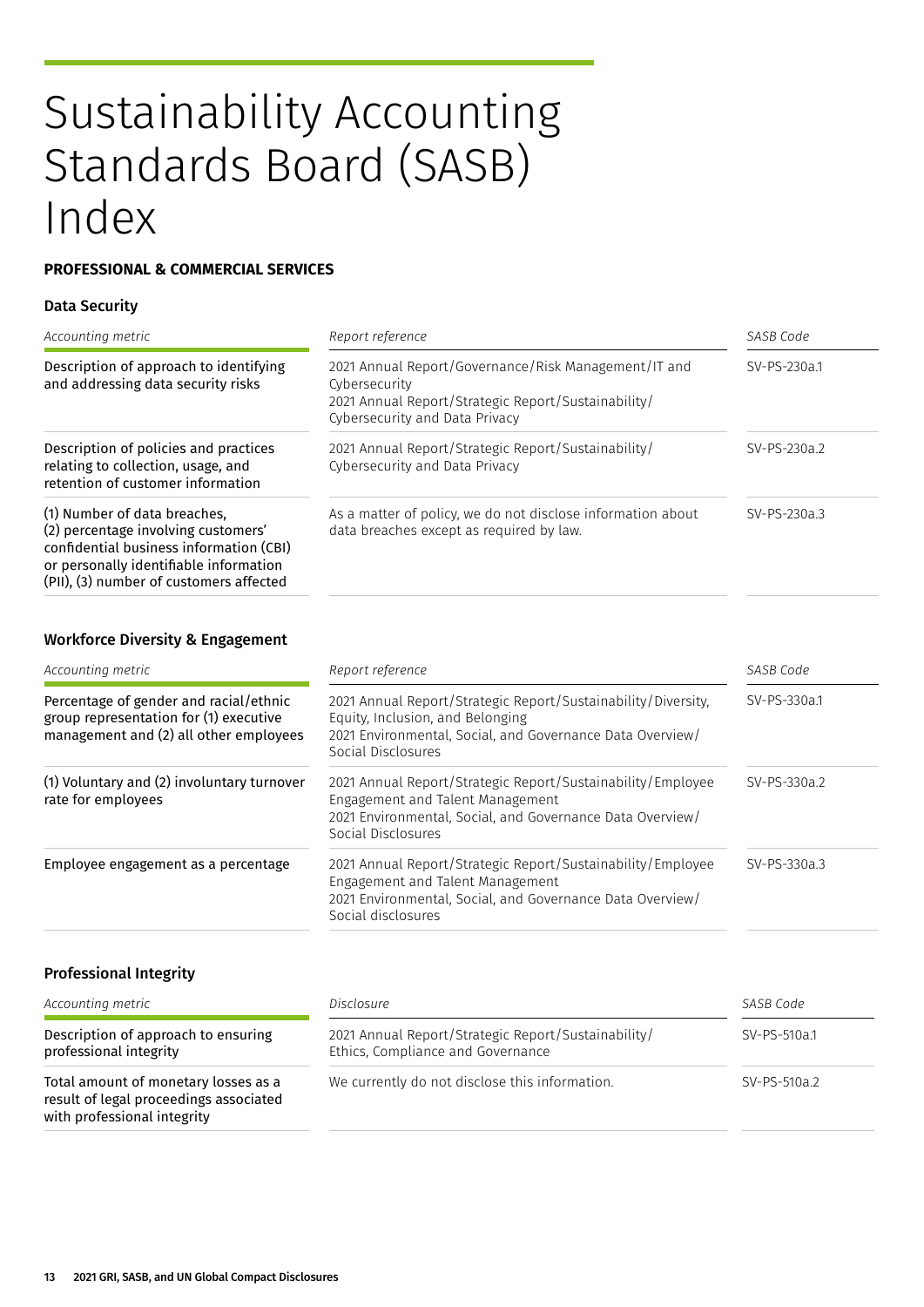### Sustainability Accounting Standards Board (SASB) Index continued

#### Activity metric

| Metric                                                                                      | Report reference                                                                                                                     | SASB Code     |
|---------------------------------------------------------------------------------------------|--------------------------------------------------------------------------------------------------------------------------------------|---------------|
| Number of employees by: (1) full-<br>time and part-time, (2) temporary,<br>and (3) contract | 2021 Annual Report/Financial Statements and Other/<br>Notes to the Consolidated Financial Statements/Note 13 -<br>Personnel Expenses | $SV-PS-000.A$ |
| Employee hours worked,<br>percentage billable                                               | We currently do not disclose this information.                                                                                       | SV-PS-000.B   |
|                                                                                             |                                                                                                                                      |               |

#### **SOFTWARE & IT SERVICES**

#### Environmental Footprint of Hardware Infrastructure

| Accounting metric                                                                                                                                     | Report reference                                                                       | SASB Code      |
|-------------------------------------------------------------------------------------------------------------------------------------------------------|----------------------------------------------------------------------------------------|----------------|
| (1) Total energy consumed, (2) percentage<br>grid electricity, (3) percentage renewable                                                               | 2021 Environmental, Social, and Governance Data Overview/<br>Environmental Disclosures | TC-SI-130a.1   |
| (1) Total water withdrawn, (2) total water<br>consumed, percentage of each in regions<br>with High or Extremely High Baseline<br><b>Waters Stress</b> | 2021 Environmental, Social, and Governance Data Overview/<br>Environmental Disclosures | TC-SI-130a.2   |
| Discussion of the integration of<br>environmental considerations into<br>strategic planning for data center needs                                     | 2021 Annual Report/Strategic Report/Sustainability/<br>Environmental Responsibility    | $TC-SI-130a.3$ |

#### Data Privacy & Freedom of Expression

| Accounting metric                                                                                                                                                 | Report reference                                                                                        | SASB Code      |
|-------------------------------------------------------------------------------------------------------------------------------------------------------------------|---------------------------------------------------------------------------------------------------------|----------------|
| Description of policies and practices<br>relating to behavioral advertising<br>and user privacy                                                                   | 2021 Annual Report/Strategic Report/Sustainability/<br>Cybersecurity and Data Privacy                   | TC-SI-220a.1   |
| Number of users whose information<br>is used for secondary purposes                                                                                               | 2021 Annual Report/Strategic Report/Sustainability/<br>Cybersecurity and Data Privacy                   | TC-SI-220a.2   |
| Total amount of monetary losses as<br>a result of legal proceedings associated<br>with user privacy                                                               | We currently do not disclose this information.                                                          | TC-SI-220a.3   |
| (1) Number of law enforcement requests<br>for user information, (2) number of<br>users whose information was requested,<br>(3) percentage resulting in disclosure | As a matter of policy, we do not disclose information<br>about data breaches except as required by law. | $TC-SI-220a.4$ |
| List of countries where core products<br>or services are subject to government-<br>required monitoring, blocking, content<br>filtering, or censoring              | We currently do not disclose this information.                                                          | TC-SI-220a.5   |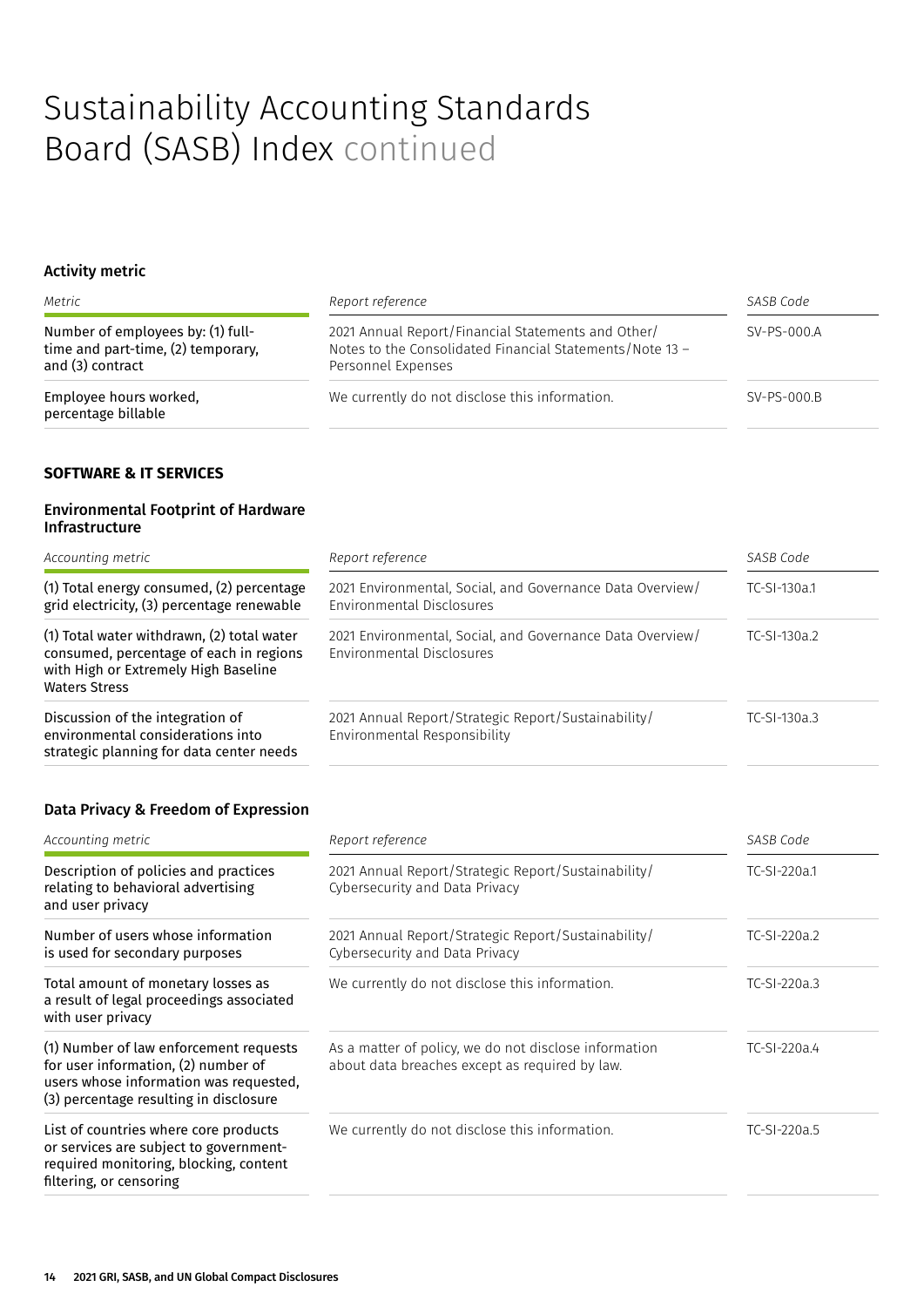### Sustainability Accounting Standards Board (SASB) Index continued

#### Data Security

| Accounting metric                                                                                                                         | Report reference                                                                                                                                                                     | SASB Code    |
|-------------------------------------------------------------------------------------------------------------------------------------------|--------------------------------------------------------------------------------------------------------------------------------------------------------------------------------------|--------------|
| (1) Number of data breaches,<br>(2) percentage involving personally<br>identifiable information (PII),<br>(3) number of users affected    | As a matter of policy, we do not disclose information about<br>data breaches except as required by law.                                                                              | TC-SI-230a.1 |
| Description of approach to identifying<br>and addressing data security<br>risks, including use of third-party<br>cybersecurity standards  | 2021 Annual Report/Governance/Risk Management/IT and<br>Cybersecurity<br>2021 Annual Report/Strategic Report/Sustainability/<br>Cybersecurity and Data Privacy                       | TC-SI-230a.2 |
| Recruiting & Managing a Global,<br>Diverse & Skilled Workforce                                                                            |                                                                                                                                                                                      |              |
| Accounting metric                                                                                                                         | Report reference                                                                                                                                                                     | SASB Code    |
| Percentage of employees that<br>are (1) foreign nationals and (2) located<br>offshore                                                     | We currently do not disclose these data.                                                                                                                                             | TC-SI-330a.1 |
| Employee engagement as a percentage                                                                                                       | 2021 Annual Report/Strategic Report/Sustainability/Employee<br>Engagement and Talent Management<br>2021 Environmental, Social, and Governance Data Overview/<br>Social Disclosures   | TC-SI-330a.2 |
| Percentage of gender and racial/ethnic<br>group representation for (1) management,<br>(2) technical staff, and (3) all other<br>employees | 2021 Annual Report/Strategic Report/Sustainability/Diversity,<br>Equity, Inclusion, and Belonging<br>2021 Environmental, Social, and Governance Data Overview/<br>Social Disclosures | TC-SI-330a.3 |
| <b>Intellectual Property Protection</b><br>& Competitive Behavior                                                                         |                                                                                                                                                                                      |              |
| Accounting metric                                                                                                                         | Report reference                                                                                                                                                                     | SASB Code    |
| Total amount of monetary losses as a<br>result of legal proceedings associated<br>with anti-competitive behavior<br>regulations           | We currently do not disclose this information.                                                                                                                                       | TC-SI-520a.1 |
| <b>Managing Systemic Risks from</b><br><b>Technology Disruptions</b>                                                                      |                                                                                                                                                                                      |              |
| Accounting metric                                                                                                                         | Report reference                                                                                                                                                                     | SASB Code    |
| Number of (1) performance issues and<br>(2) service disruptions; (3) total customer<br>downtime                                           | We currently do not disclose this information.                                                                                                                                       | TC-SI-550a.1 |
| Description of business continuity risks<br>related to disruptions of operations                                                          | 2021 Annual Report/Governance/Risk Management/Operational<br>resilience                                                                                                              | TC-SI-550a.2 |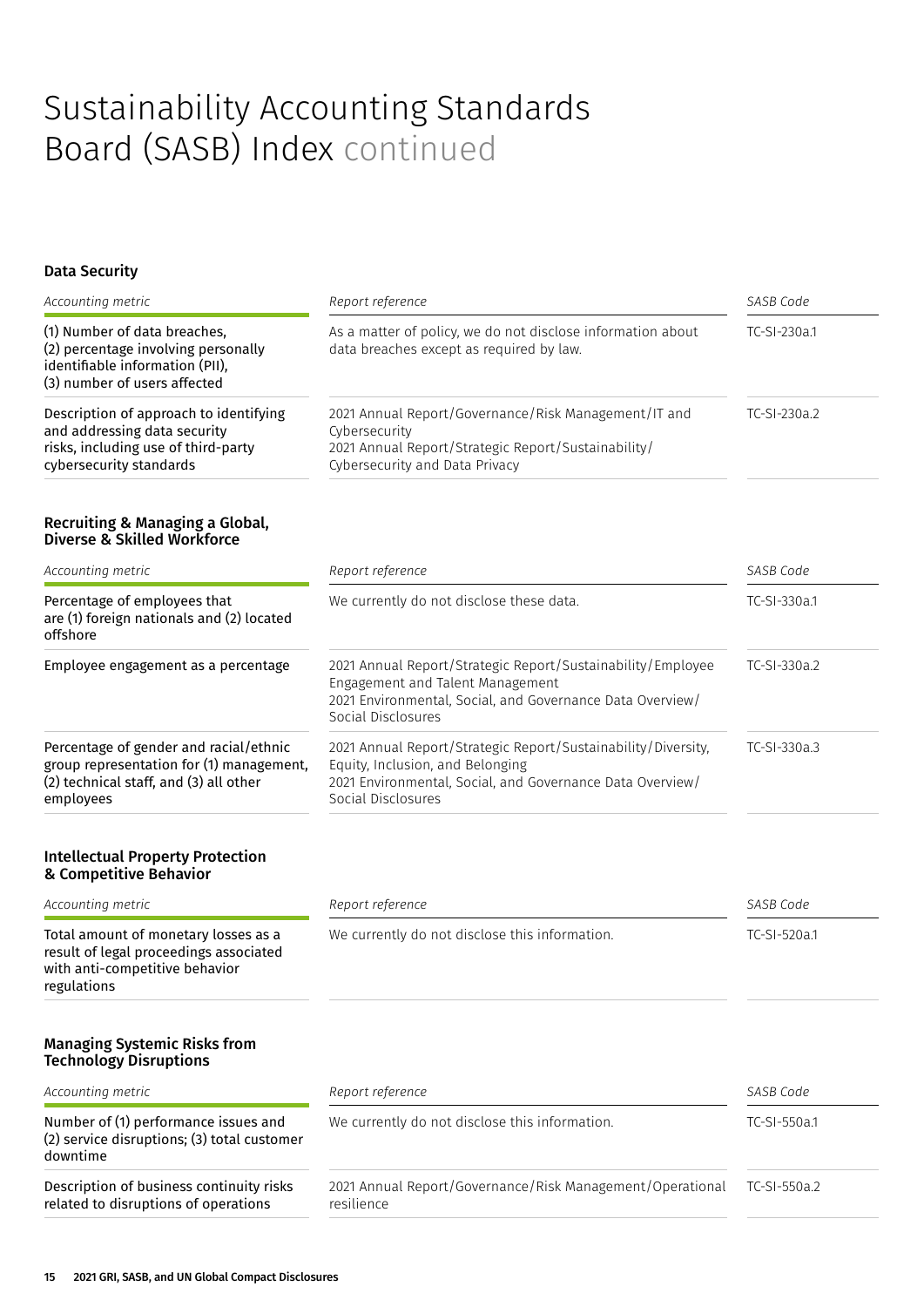### Sustainability Accounting Standards Board (SASB) Index continued

#### Activity metric

| Metric                                                                 | Report reference                               | SASB Code          |
|------------------------------------------------------------------------|------------------------------------------------|--------------------|
| (1) Number of licenses or subscriptions,<br>(2) percentage cloud-based | We currently do not disclose this information. | $TC-SI-000.A$      |
| (1) Data processing capacity,<br>(2) percentage outsourced             | We currently do not disclose this information. | <b>TC-SI-000.B</b> |
| (1) Amount of data storage,<br>(2) percentage outsourced               | We currently do not disclose this information. | $TC-SI-000.C$      |